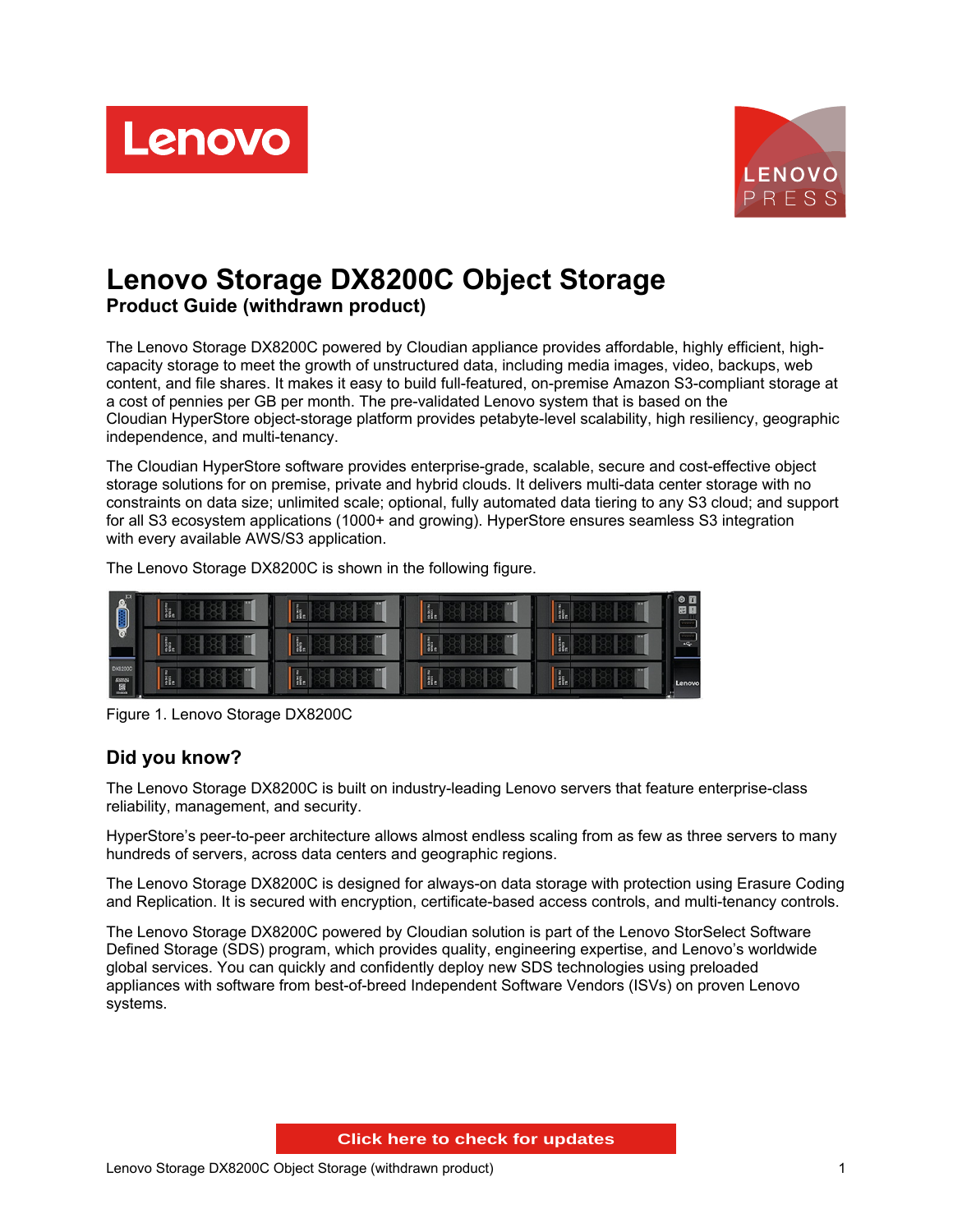# **Key features**

The Lenovo Storage DX8200C powered by Cloudian HyperStore provides an affordable, highly efficient and durable storage platform to meet the growth of unstructured data. It has virtually unlimited scalability with native support of hundreds of S3 applications.

The Lenovo Storage DX8200C infrastructure is shown in the following figure.



Figure 2. Lenovo Storage DX8200C infrastructure

The Lenovo Storage DX8200C offers the following features:

• Hybrid storage cloud

Builds highly cost effective data storage by securely moving data between public and private clouds.

• Lower cost

Uses industry-leading Lenovo servers to deliver highly scalable and durable software defined storage with modular architecture that accommodates hot-swappable, redundant, and highly available components to eliminate downtime, data migration, and forklift upgrades.

• Limitless scalability

Scales on demand with your business. Lenovo Storage DX8200C systems can grow from tens of terabytes to petabyte scale and beyond.

Always on

Designed to tolerate all disk, server, rack, network and datacenter failures and automatically fixes inconsistent data.

- Data protection Choose from various data protection options via storage policies based on cost efficiency and security levels.
- Data analytics

The intelligent storage system can capture additional information about your data and run in-place analytics on that data.

- Multi-tenancy architecture Designed from the ground up to support multi-tenant applications and to isolate and protect tenant data with built in quality of service (QoS), billing and reporting.
- Billing and reporting

Configure chargeback, rate plans and report storage utilization based on users, department and applications.

• Agility

100% software-defined storage architecture which dynamically adjusts to changing demands and allows your storage to scale with your business needs.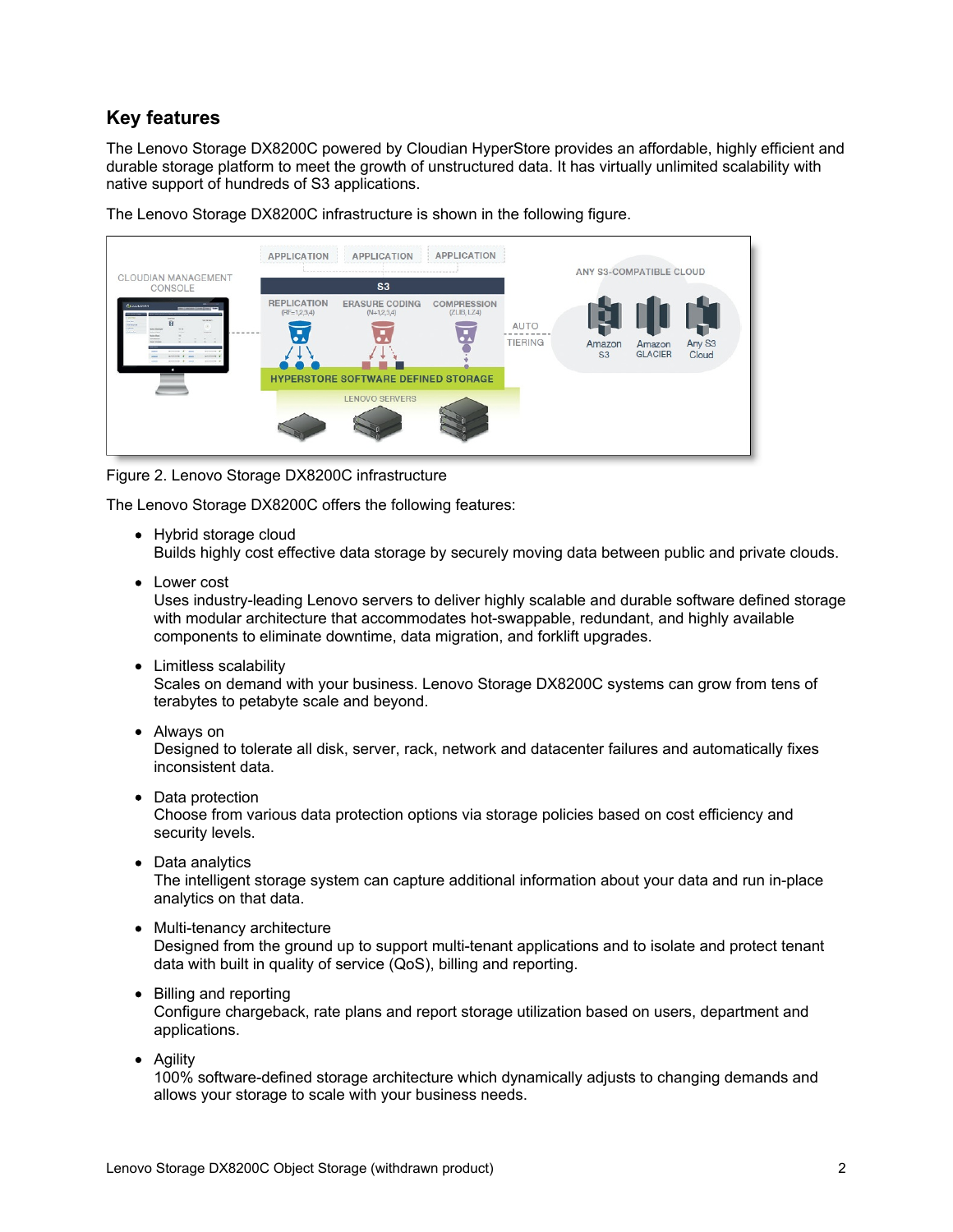• Natively S3

Fully S3 compliant API deliver broadest range of S3 feature coverage and 100% fidelity with AWS S3 API.

• Geo distribution Automatically distribute data in one or multiple data center across the globe with single global namespace.

# **Components and connectors**

The following figure shows the front view of the Lenovo Storage DX8200C.



Figure 3. Lenovo Storage DX8200C front view

The following figure shows the rear view of the Lenovo Storage DX8200C.



Figure 4. Lenovo Storage DX8200C rear view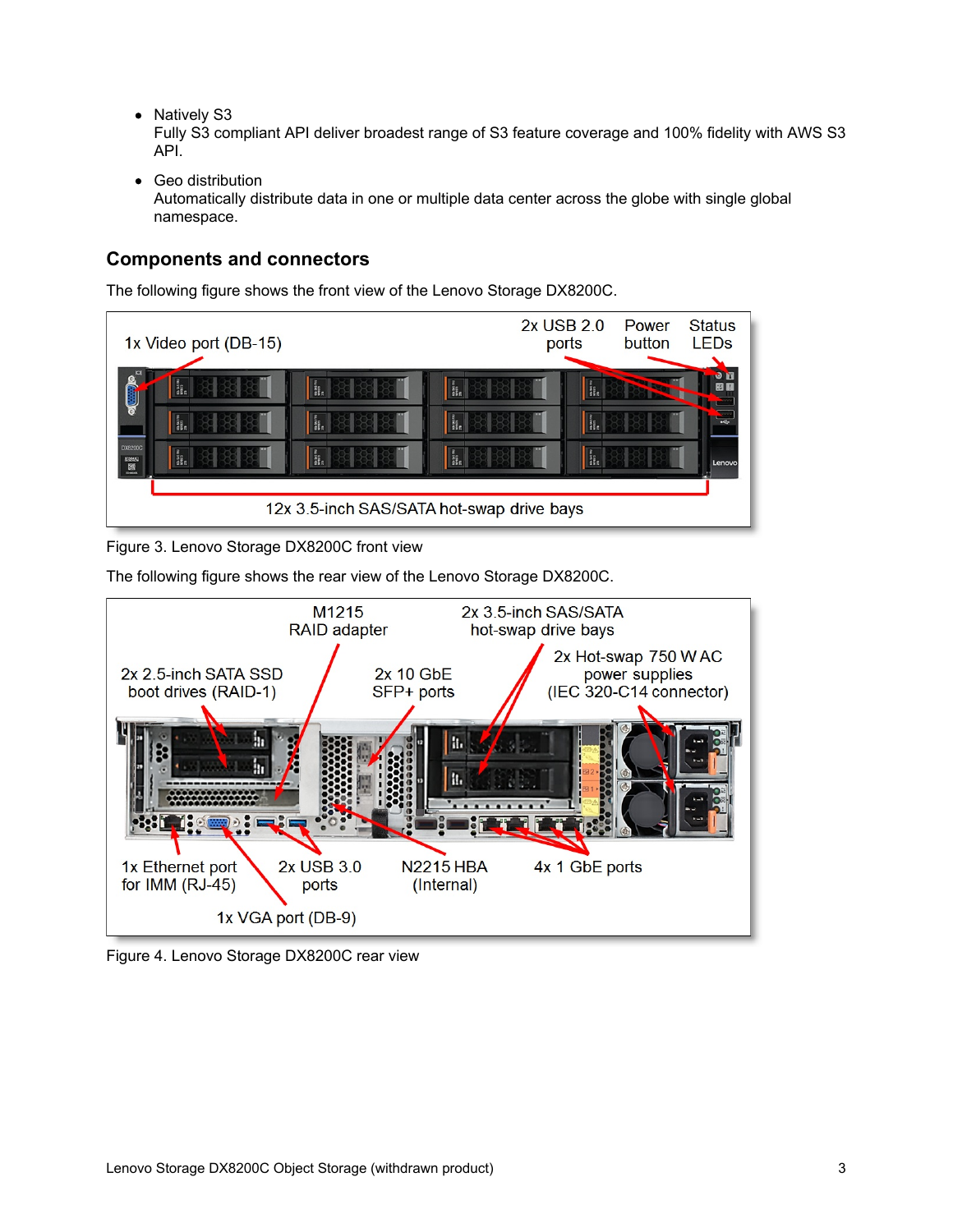# **System specifications**

The following table lists the system specifications of the Lenovo Storage DX8200C appliances.

| <b>Components</b>            | <b>Specification</b>                                                                                                                                                                                                            |
|------------------------------|---------------------------------------------------------------------------------------------------------------------------------------------------------------------------------------------------------------------------------|
| Form factor                  | 2U Rack-mount (Machine Type 5120).                                                                                                                                                                                              |
| Processor                    | One Intel Xeon processor E5-2630 v4:<br>• 10 cores (2.2 GHz core speeds)<br>Two QPI links up to 8 GT/s each<br>• 25 MB cache<br>• Up to 2133 MHz memory speed                                                                   |
| Chipset                      | Intel C612.                                                                                                                                                                                                                     |
| Memory                       | 12 DIMM sockets. Support for 16 GB and 32 GB RDIMMs. Memory speed up to 2133 MHz.                                                                                                                                               |
| Memory capacity              | Up to 384 GB with 12x 32 GB RDIMMs.                                                                                                                                                                                             |
| Memory<br>protection         | ECC and Chipkill.                                                                                                                                                                                                               |
| Drive bays                   | 14x 3.5-inch SAS/SATA hot-swap                                                                                                                                                                                                  |
| Drive types                  | • 4 TB, 6 TB, 8 TB, 10 TB, and 12 TB 3.5-inch NL SATA HDDs<br>• 6 TB, 8 TB, and 12 TB 3.5-inch NL SAS HDDs                                                                                                                      |
| Storage capacity             | Up to 168 TB                                                                                                                                                                                                                    |
| Storage<br>controller        | 1x N2215 (12 Gbps SAS/6 Gbps SATA)                                                                                                                                                                                              |
| <b>Network</b><br>interfaces | • 2x 10 GbE SFP+ ports on the dual-port Intel X520 10 GbE adapter (Intel 82599 NIC).<br>4x 10/100/1000 Mbps Ethernet (BCM5719 NIC) RJ-45 ports on the system board.                                                             |
| Boot drive                   | 2x 2.5-in. SATA hot-swap SSDs (rear) in a RAID 1 array connected to the M1215 controller.                                                                                                                                       |
| I/O expansion<br>slots       | Three slots. The slots are as follows:<br>Slot 0: PCle 3.0 x8 (for the N2215 storage controller)<br>Slot 3: PCle 3.0 x8 (for the M1215 storage controller)<br>Slot 4: PCIe 3.0 x8; low profile (for the 10 GbE network adapter) |
| Ports                        | • Front: 2x USB 2.0 and 1x DB-15 VGA.                                                                                                                                                                                           |
|                              | Rear: 2x USB 3.0, 1x DB-15 VGA, and 1x 10/100/1000 Mbps Ethernet (RJ-45) systems<br>management.                                                                                                                                 |
| Cooling                      | Calibrated Vectored Cooling with four redundant hot-swap fans.                                                                                                                                                                  |
| Power supply                 | Up to two redundant hot-swap 750 W AC (100 - 240 V) High Efficiency Platinum AC power<br>supplies.                                                                                                                              |
| Video                        | Matrox G200eR2 with 16 MB memory integrated into the IMM2.1. Maximum resolution is<br>1600x1200 at 75 Hz with 16 M colors.                                                                                                      |
| Hot-swap parts               | SSDs and HDDs, power supplies, and fans.                                                                                                                                                                                        |
| Systems<br>management        | UEFI, Integrated Management Module II (IMM2.1) (Renesas SH7758) with Advanced Upgrade,<br>Predictive Failure Analysis, light path diagnostics, Lenovo XClarity, Cloudian Management<br>Console.                                 |
| Security features            | Power-on password, administrator's password, Trusted Platform Module (TPM) 2.0-ready,<br>Secure Sockets Layer (SSL), data-at-rest encryption.                                                                                   |
| Software                     | Cloudian HyperStore.                                                                                                                                                                                                            |
| Host connectivity            | Simple Storage Service (S3).                                                                                                                                                                                                    |

Table 1. System specifications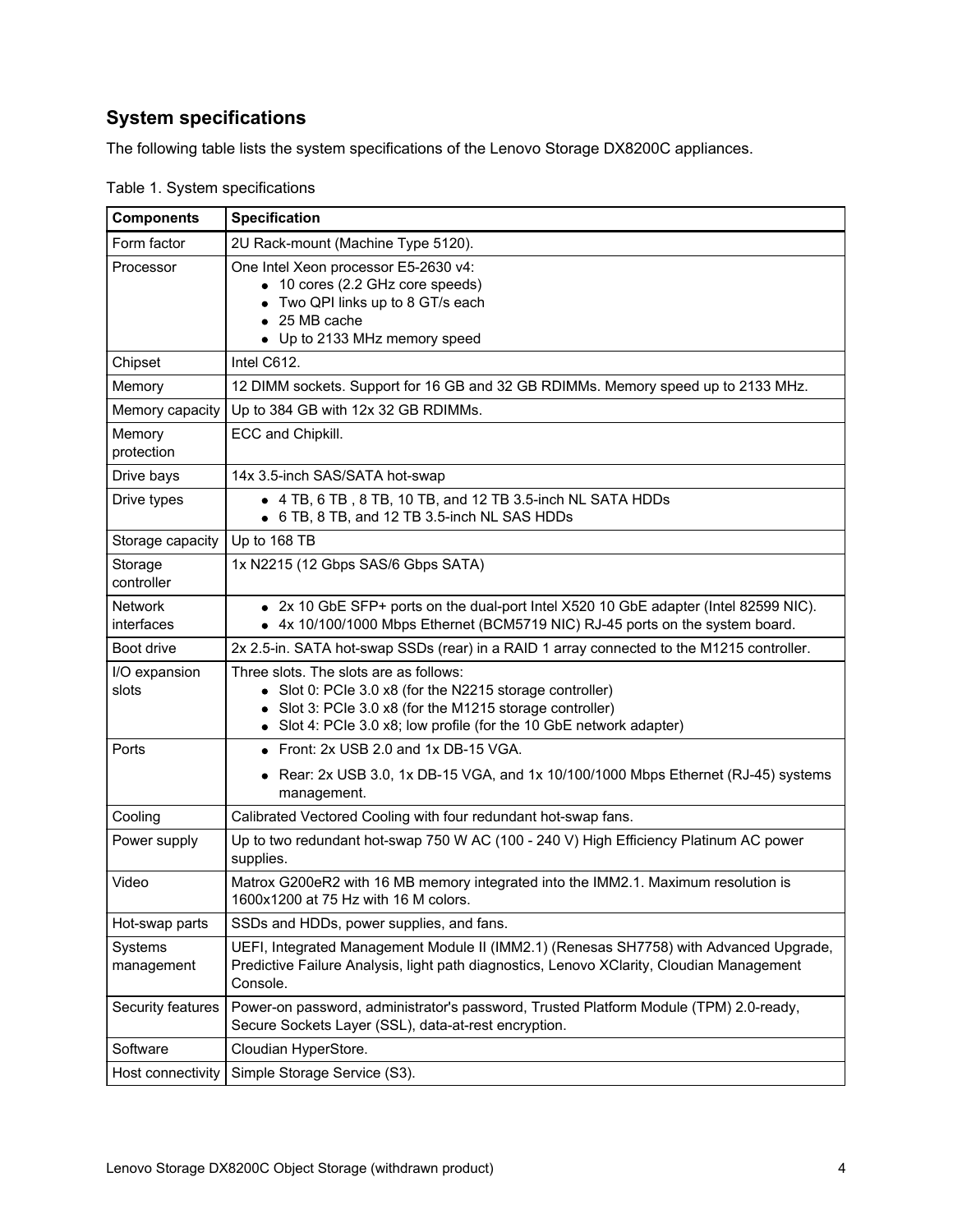| <b>Components</b>       | <b>Specification</b>                                                                                                                                                                                                                                                                                                                           |
|-------------------------|------------------------------------------------------------------------------------------------------------------------------------------------------------------------------------------------------------------------------------------------------------------------------------------------------------------------------------------------|
| Hardware<br>warranty    | Three-year customer-replaceable unit and onsite limited warranty with 9x5 next business day<br>(NBD) parts delivery and remote technical support. Optional service upgrades are available:<br>technician installed parts, 4-hour or 2-hour response time; 6-hour, 8-hour, or 24-hour committed<br>repair; 1-year or 2-year warranty extension. |
| Software<br>maintenance | Three-, four-, or five-year software license with support and subscription.                                                                                                                                                                                                                                                                    |
| <b>Dimensions</b>       | Height: 87 mm (3.4 in), width: 446 mm (17.5 in), depth: 800 mm (31.5 in)                                                                                                                                                                                                                                                                       |
| Weight                  | Maximum configuration: 34 kg (75 lb)                                                                                                                                                                                                                                                                                                           |

### <span id="page-4-0"></span>**Models**

The following table lists the base models of the Lenovo Storage DX8200C nodes. Custom factory-build models can also be used.

**Note:** A minimum of three nodes are required per solution; each model number represents one node.

**Product availability:** The Lenovo Storage DX8200C is withdrawn and no longer available for ordering.

| <b>Model</b><br>number* | <b>Intel Xeon</b><br>processor | <b>Memory</b><br>(RDIMMs) | <b>Storage</b><br>controllers | <b>Hot-swap drives</b>                                   | <b>NIC</b>              | Power<br>supply     | <b>Software</b><br>license |
|-------------------------|--------------------------------|---------------------------|-------------------------------|----------------------------------------------------------|-------------------------|---------------------|----------------------------|
| 5120D1x                 | 1x E5-2630 v4                  | 64 GB<br>(4x 16 GB)       | 1x N2215<br>1x M1215          | 56 TB: 14x 4 TB SATA HDDs<br>Boot: 2x 240 GB 5100 SSDs   | 2x 10 GbE<br>$4x 1$ GbE | 2x 750W<br>Platinum | 56 TB<br>3-year S&S        |
| 5120D2x                 | 1x E5-2630 v4                  | 64 GB<br>(4x 16 GB)       | 1x N2215<br>1x M1215          | 84 TB: 14x 6 TB SATA HDDs<br>Boot: 2x 480 GB 5100 SSDs   | 2x 10 GbE<br>$4x 1$ GbE | 2x 750W<br>Platinum | 84 TB<br>3-year S&S        |
| 5120D3x                 | 1x E5-2630 v4                  | 96 GB<br>(6x 16 GB)       | 1x N2215<br>1x M1215          | 112 TB: 14x 8 TB SATA HDDs<br>Boot: 2x 480 GB 5100 SSDs  | 2x 10 GbE<br>$4x 1$ GbE | 2x 750W<br>Platinum | 112 TB<br>3-year S&S       |
| 5120D4x                 | 1x E5-2630 v4                  | 96 GB<br>(6x 16 GB)       | 1x N2215<br>1x M1215          | 140 TB: 14x 10 TB SATA HDDs<br>Boot: 2x 480 GB 5100 SSDs | 2x 10 GbE<br>$4x 1$ GbE | 2x 750W<br>Platinum | 140 TB<br>3-year S&S       |
| 5120D5x                 | 1x E5-2630 v4                  | 96 GB<br>(6x 16 GB)       | 1x N2215<br>1x M1215          | 168 TB: 14x 12 TB SATA HDDs<br>Boot: 2x 960 GB 5100 SSDs | 2x 10 GbE<br>$4x 1$ GbE | 2x 750W<br>Platinum | 168 TB<br>3-year S&S       |

Table 2. Lenovo Storage DX8200C models

\* x in the Model number represents a region- or geo-specific letter (see the note below the table).

\*\* Software and support license is required and must be purchased together with the appliance based on the total capacity of a storage solution (See [Software](#page-10-0) for details).

**Note:** The following region- or geo-specific letters are used:

- $\bullet$  A = Asia Pacific (US English documentation)
- $\bullet$  M = Australia and New Zealand (US English documentation)
- C = China (Simplified Chinese documentation)
- G = Europe, Middle East, Africa (UK English documentation)
- $\bullet$  B = Hong Kong (Traditional Chinese documentation)
- $\bullet$  J = Japan (Japanese documentation)
- $\bullet$  K = Korea (Korean documentation)
- U = North America, Latin America (US English documentation)
- $\bullet\;$  V = Taiwan (Traditional Chinese documentation)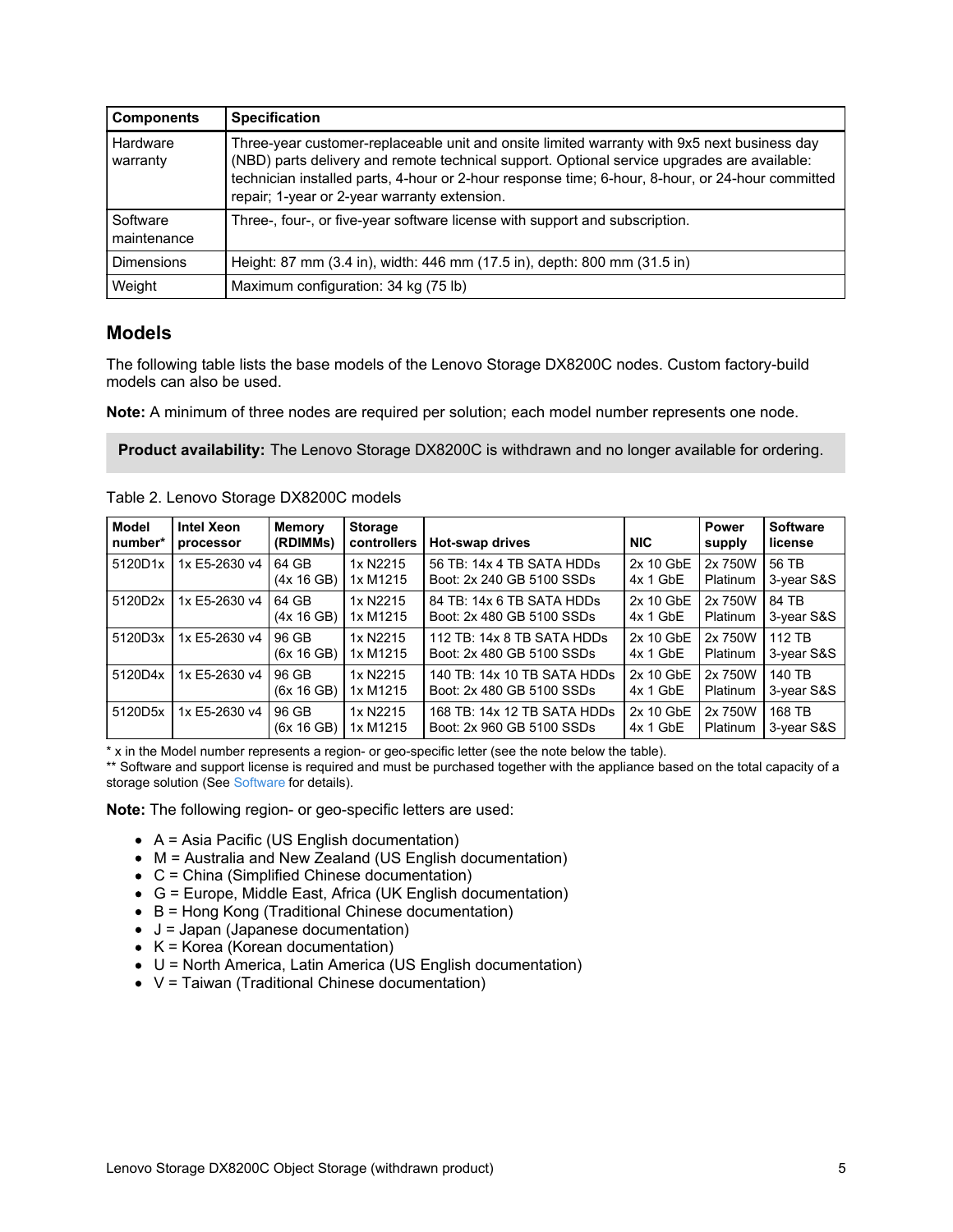The Lenovo Storage DX8200C models ship with the following items:

- Documentation package
- Enterprise Slides Kit
- Enterprise 2U Cable Management Arm (CMA)
- Two 1.5m, 10A/100-250V, C13 to IEC 320-C14 Rack Power Cables
- One 1.5 m Passive SFP+ DAC Cable
- One 1.5 m Cat5 Ethernet cable

### **Processors**

The Lenovo Storage DX8200C ships with one Intel Xeon processor E5-2630 v4. The processor specifications are listed in the following table.

Table 3. CPU specifications (HT = Hyper-Threading, TB = Turbo Boost, VT = Virtualization Technology)

| l Processor<br>model | <b>Core frequency</b><br>(Base / TB Max) | <b>Number</b><br>$I$ of cores $I$<br>l threads | <b>Cache</b> | <b>Max DDR4</b><br><b>I</b> frequency | <b>QPI</b><br>speed | <b>TDP</b> | HТ | $T_{\rm B}$ | VT-x VT-d |      |
|----------------------|------------------------------------------|------------------------------------------------|--------------|---------------------------------------|---------------------|------------|----|-------------|-----------|------|
| E5-2630 v4           | $2.2/3.1$ GHz                            | 10/20                                          | 25 MB        | 2133 MHz                              | 8.0 GT/s            | $85 W$ Yes |    | I Yes       | l Yes     | Yes. |

### **Memory**

The Lenovo Storage DX8200C supports Lenovo TruDDR4 memory. TruDDR memory is selected, tested and tuned to maximize performance and reliability, and it enables extended memory performance features to support memory speeds that exceed industry standards.

The appliance supports up to 12 DIMMs with one processor. The processor has four memory channels, and there are three DIMMs per channel.

**Note:** The appliance has 24 DIMM slots, however, it supports only up to 12 DIMMs.

The following memory protection technologies are supported:

- $\bullet$  ECC
- Chipkill

Lenovo engineering tested and validated system designs that support memory speeds beyond Intel memory specifications, which provides benefits for workloads that require memory speed and density. Lenovo TruDDR4 memory is fully supported up to the rated speeds that are shown in the following table.

| Table 4. Maximum memory speeds and capacities |  |
|-----------------------------------------------|--|
|-----------------------------------------------|--|

|                          | <b>RDIMM</b>     |                         |  |  |  |
|--------------------------|------------------|-------------------------|--|--|--|
| <b>DIMMs per channel</b> | Memory bus speed | <b>Maximum capacity</b> |  |  |  |
| 1 DPC                    | 2133 MHz         | 128 GB (4x 32 GB)       |  |  |  |
| 2 DPC                    | 2133 MHz         | 256 GB (8x 32 GB)       |  |  |  |
| 3 DPC                    | 1866 MHz         | 384 GB (12x 32 GB)      |  |  |  |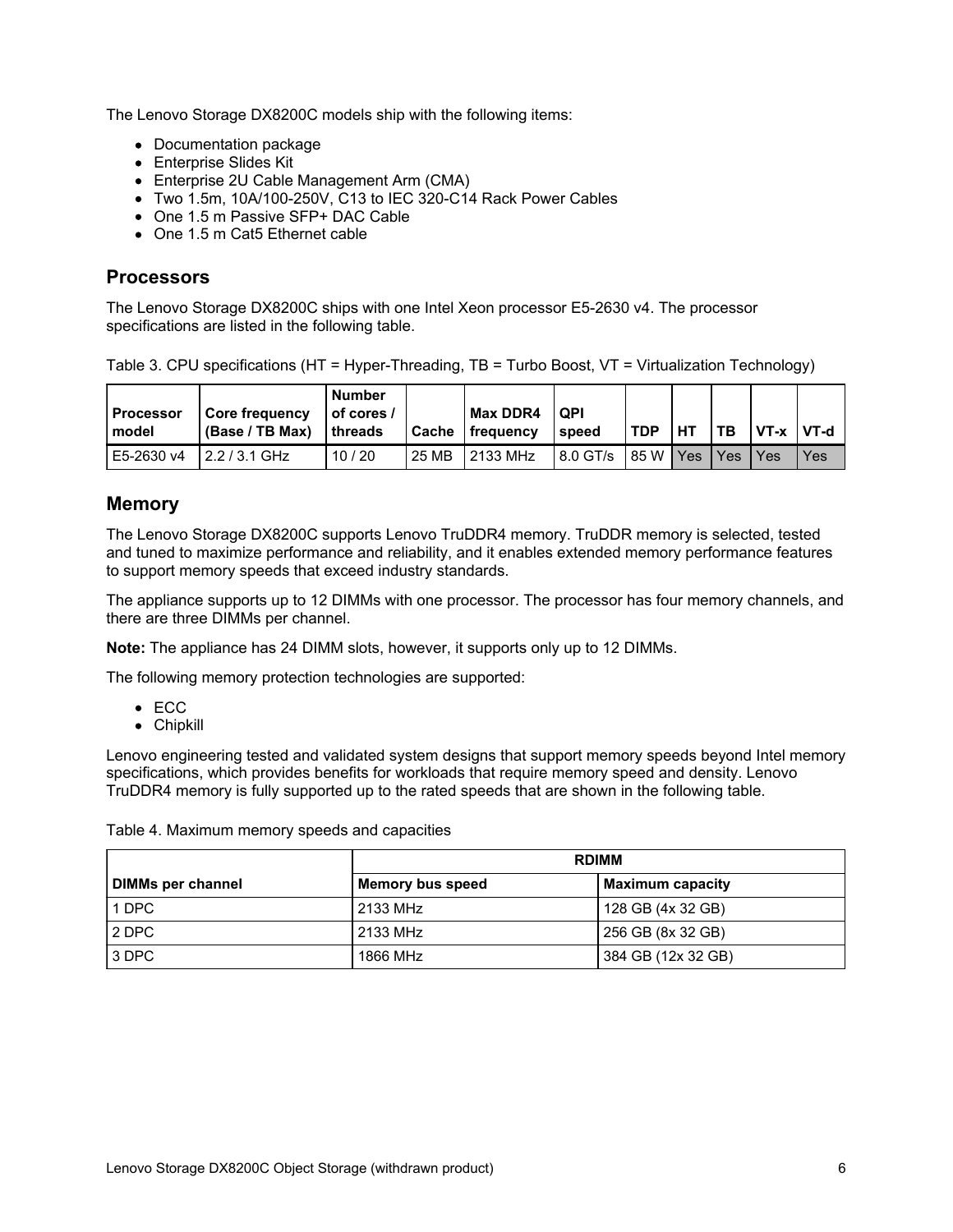The following table lists factory-configurable memory options that are available for the Lenovo Storage DX8200C.

Table 5. Memory options

| <b>Description</b>                                               | Part<br>number | Feature<br>code | <b>Maximum</b><br>supported |
|------------------------------------------------------------------|----------------|-----------------|-----------------------------|
| RDIMMs - 2400 MHz                                                |                |                 |                             |
| 16GB TruDDR4 Memory (2Rx4, 1.2V) PC4-19200 CL17 2400MHz LP RDIMM | 46W0829 ATCA   |                 | 12                          |
| 32GB TruDDR4 Memory (2Rx4, 1.2V) PC4-19200 CL17 2400MHz LP RDIMM | 46W0833 ATCB   |                 | 12                          |

**Note:** At least 64 GB of memory is required per appliance.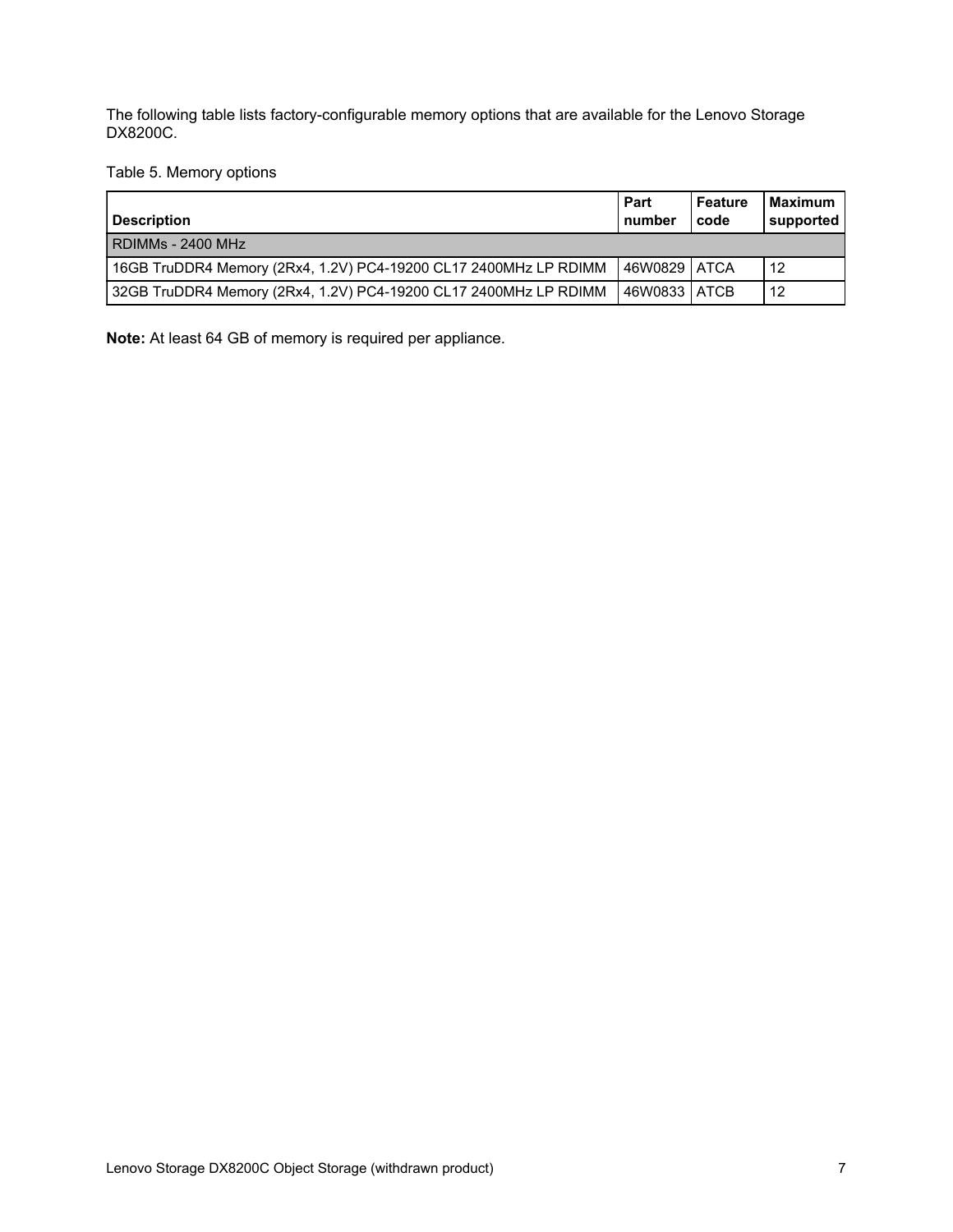# **Internal storage**

The Lenovo Storage DX8200C supports the internal drive bay configurations that are listed in the following table. The SSD boot drives are configured in a RAID 1 array.

| Table 6. Internal drive bay configurations |
|--------------------------------------------|
|--------------------------------------------|

| Hot-swap front drive bays (main storage)                                       | <b>Boot drive bays</b>       |                                      |                              |
|--------------------------------------------------------------------------------|------------------------------|--------------------------------------|------------------------------|
| Quantity, form factor, drive types                                             | <b>Storage</b><br>controller | Quantity, form factor,<br>drive type | <b>Storage</b><br>controller |
| 12x 3.5-inch NL SAS/SATA HDDs (front) +<br>2x 3.5-inch NL SAS/SATA HDDs (rear) | 1x N2215                     | $2x 2.5$ -inch<br>SATA SSDs (rear)   | 1x M1215                     |

The following table summarizes features of the storage controllers used in the Lenovo Storage DX8200C.

Table 7. Storage controller features and specifications summary

| <b>Feature</b>    | N2215                        | M1215                        |
|-------------------|------------------------------|------------------------------|
| Form factor       | PCIe low profile             | PCIe low profile             |
| Controller chip   | <b>LSI SAS3008</b>           | <b>LSI SAS3008</b>           |
| Host interface    | PCIe 3.0 x8                  | PCIe 3.0 x8                  |
| Port interface    | 12 Gbps SAS                  | 12 Gbps SAS                  |
| Number of ports   | 8                            | 8                            |
| Port connectors   | 2x Mini-SAS HD x4 (SFF-8643) | 2x Mini-SAS HD x4 (SFF-8643) |
| Drive interface   | SAS, SATA                    | <b>SATA</b>                  |
| Drive type        | HDD                          | <b>SSD</b>                   |
| Drive form factor | <b>LFF</b>                   | <b>SFF</b>                   |
| Number of drives  | $14*$                        | 2                            |
| <b>RAID level</b> | None                         | $1(2 \text{ drives})$        |
| Cache             | None                         | None                         |

\* Connected via the SAS expander that is built into the 3.5-inch drive backplane.

The following table lists the factory-configurable hard drive options that are available for selection.

Table 8. 3.5-inch hot-swap hard drives

| <b>Description</b>                         | Part<br>number | <b>Feature</b><br>code | Quantity |
|--------------------------------------------|----------------|------------------------|----------|
| 3.5-inch hot-swap HDDs - 12 Gbps NL SAS    |                |                        |          |
| 6TB 7.2K 12Gbps NL SAS 3.5" G2HS 512e HDD  | 00FN228        | A5VR                   | 14       |
| 8TB 7.2K 12Gbps NL SAS 3.5" G2HS 512e HDD  | 00WH121        | <b>ATRS</b>            | 14       |
| 12TB 7.2K 12Gbps NL SAS 3.5" G2HS 512e HDD | 01GV055        | <b>B119</b>            | 14       |
| 3.5-inch hot-swap HDDs - 6 Gbps NL SATA    |                |                        |          |
| 4TB 7.2K 6Gbps NL SATA 3.5" G2HS HDD       | 49Y6002        | A3W9                   | 14       |
| 6TB 7.2K 6Gbps NL SATA 3.5" G2HS 512e HDD  | 00FN173        | A5VM                   | 14       |
| 8TB 7.2K 6Gbps NL SATA 3.5" G2HS 512e HDD  | 00WH126        | <b>ATRT</b>            | 14       |
| 10TB 7.2K 6Gbps NL SATA 3.5" G2HS 512e HDD | 00YK341        | AU7S                   | 14       |
| 12TB 7.2K 6Gbps NL SATA 3.5" G2HS 512e HDD | 01GV060        | <b>B11A</b>            | 14       |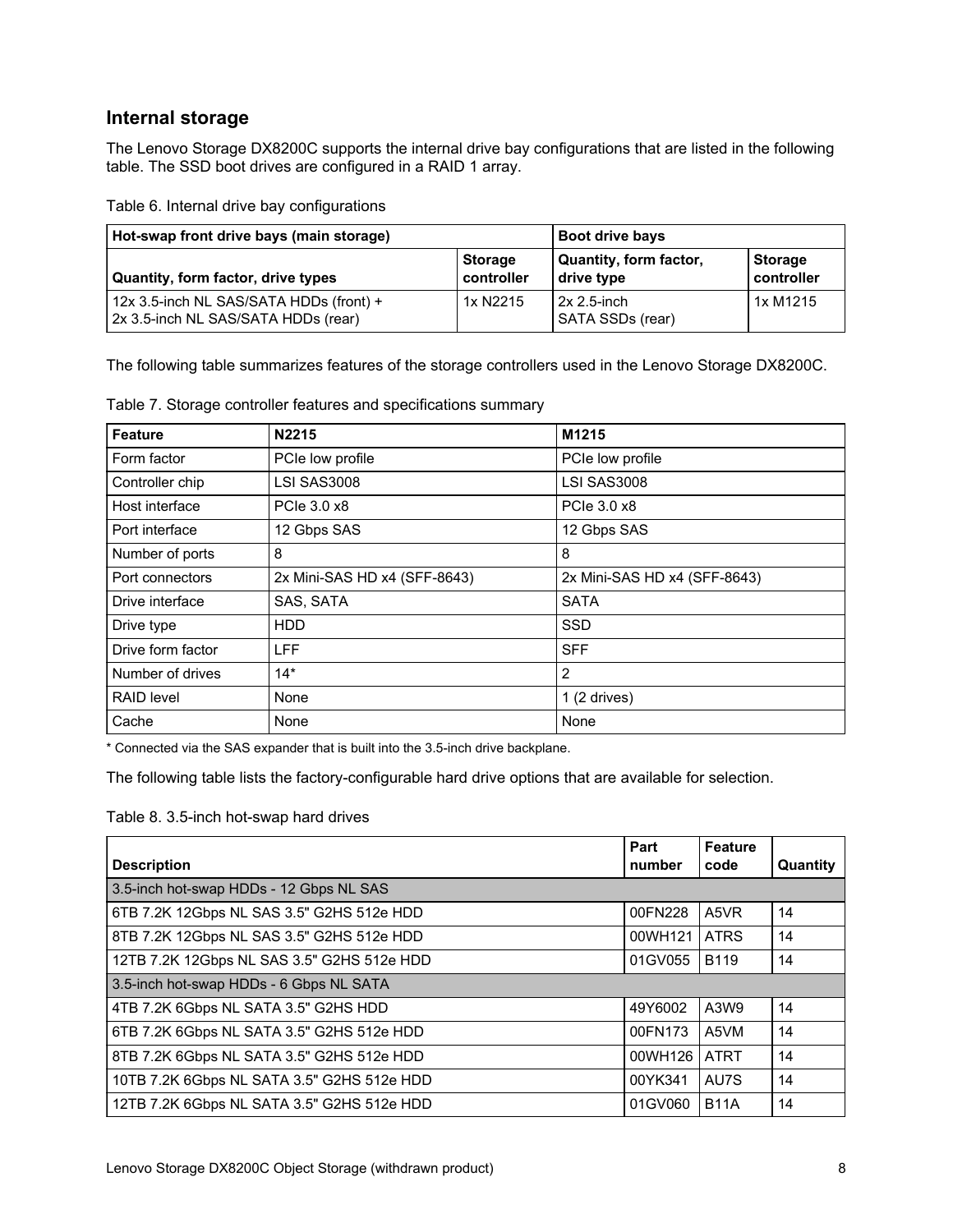The following table lists the factory-configurable solid-state drive options that are available for selection.

Table 9. 2.5-inch hot-swap solid state drives

|                                                       |             | <b>Feature</b>                |                |
|-------------------------------------------------------|-------------|-------------------------------|----------------|
| <b>Description</b>                                    | Part number | code                          | Quantity       |
| 2.5-inch hot-swap SSDs - Mainstream 6 Gbps SATA       |             |                               |                |
| 5100 240GB Enterprise Mainstream SATA G3HS 2.5" SSD   | 01GV843     | <b>AXFV</b>                   | $\overline{2}$ |
| 5100 480GB Enterprise Mainstream SATA G3HS 2.5" SSD   | 01GV848     | <b>AXFW</b>                   | $\overline{2}$ |
| 5100 960GB Enterprise Mainstream SATA G3HS 2.5" SSD   | 01GV853     | <b>AXFX</b>                   | -2             |
| 2.5-inch hot-swap SSDs - Entry 6 Gbps SATA            |             |                               |                |
| Intel S3510 480GB Enterprise Entry SATA G3HS 2.5" SSD | 00WG630     | AT95                          | $\overline{2}$ |
| Intel S4500 480GB Enterprise Entry SATA G3HS 2.5" SSD | 7SD7A05731  | B <sub>0</sub> Z <sub>9</sub> | -2             |

### **Network connectivity**

The Lenovo Storage DX8200C provides two-port 10 GbE and four-port 1 GbE network connectivity. The Intel X520 10 GbE Dual Port 10GbE SFP+ Adapter that is based on the Intel 82599 network interface controller (NIC) provides two 10 GbE ports with SFP+ connectors. The onboard 1 GbE solution that is based on the Broadcom BCM5719 chip provides four 10/100/1000 Mb Ethernet ports with RJ-45 connectors.

The 10 GbE SFP+ ports require SFP+ transceivers or direct-attach copper (DAC) cables that should be ordered together with the appliance (up to two SFP+ transceivers or DAC cables per appliance). The following table lists supported SFP+ transceiver and cable options.

**Note:** The Lenovo Storage DX8200C ships with one 1.5 m SFP+ Passive DAC Cable (00AY764).

Table 10. SFP+ transceivers and cable options

| <b>Description</b>                             | Part<br>number | <b>Feature</b><br>code | <b>Maximum</b><br>quantity per<br>appliance |
|------------------------------------------------|----------------|------------------------|---------------------------------------------|
| SFP+ transceivers - 10 GbE                     |                |                        |                                             |
| Lenovo 10GBASE-SR SFP+ Transceiver             | 46C3447        | 5053                   | $\overline{2}$                              |
| QLogic 10Gb SFP+ SR Optical Transceiver        | 49Y4218        | 0064                   | $\overline{c}$                              |
| Optical cables for 10 GbE SFP+ SR transceivers |                |                        |                                             |
| Lenovo 0.5m LC-LC OM3 MMF Cable                | 00MN499        | ASR <sub>5</sub>       | $\overline{2}$                              |
| Lenovo 1m LC-LC OM3 MMF Cable                  | 00MN502        | ASR <sub>6</sub>       | $\overline{2}$                              |
| Lenovo 3m LC-LC OM3 MMF Cable                  | 00MN505 ASR7   |                        | $\overline{2}$                              |
| Lenovo 5m LC-LC OM3 MMF Cable                  | 00MN508 ASR8   |                        | $\overline{2}$                              |
| Lenovo 10m LC-LC OM3 MMF Cable                 | 00MN511        | ASR <sub>9</sub>       | $\overline{2}$                              |
| Lenovo 15m LC-LC OM3 MMF Cable                 | 00MN514        | <b>ASRA</b>            | $\overline{2}$                              |
| Lenovo 25m LC-LC OM3 MMF Cable                 | 00MN517        | <b>ASRB</b>            | $\overline{2}$                              |
| Lenovo 30m LC-LC OM3 MMF Cable                 | 00MN520        | <b>ASRC</b>            | $\overline{2}$                              |
| SFP+ passive direct-attach cables - 10 GbE     |                |                        |                                             |
| Lenovo 0.5m Passive SFP+ DAC Cable             | 00D6288        | A3RG                   | $\overline{2}$                              |
| Lenovo 1m Passive SFP+ DAC Cable               | 90Y9427        | A <sub>1</sub> PH      | 2                                           |
| Lenovo 1.5m Passive SFP+ DAC Cable             | 00AY764        | l A51N                 | 2                                           |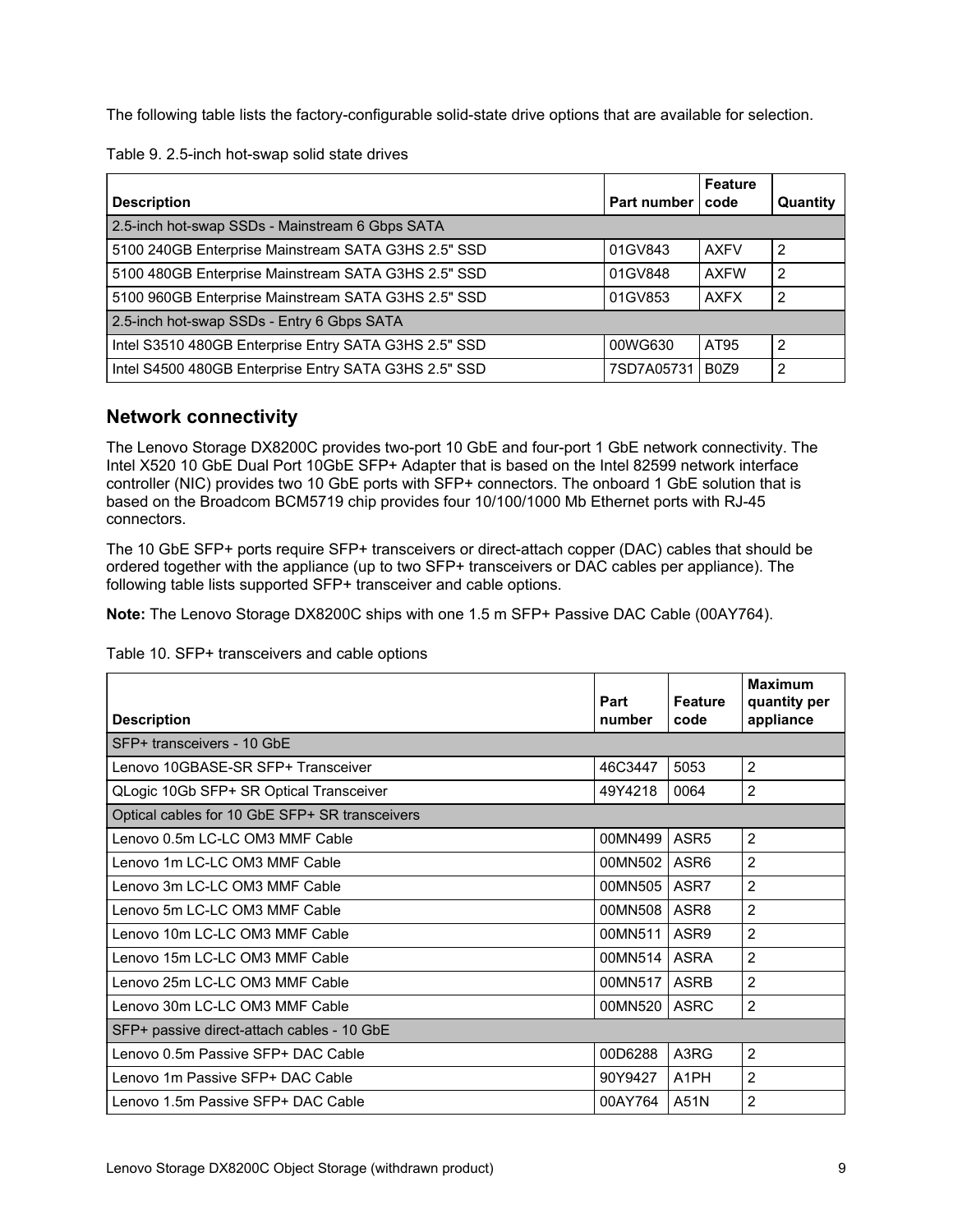| <b>Description</b>                 | Part<br>number | <b>Feature</b><br>code | <b>Maximum</b><br>quantity per<br>appliance |
|------------------------------------|----------------|------------------------|---------------------------------------------|
| l Lenovo 2m Passive SFP+ DAC Cable | 00AY765        | <b>LA51P</b>           |                                             |
| Lenovo 3m Passive SFP+ DAC Cable   | 90Y9430        | LA <sub>1</sub> PJ     |                                             |
| Lenovo 5m Passive SFP+ DAC Cable   | 90Y9433        | A <sub>1</sub> PK      |                                             |
| l Lenovo 7m Passive SFP+ DAC Cable | 00D6151        | A3RH                   |                                             |

## **Power supplies and cables**

The Lenovo Storage DX8200C supports up to two redundant power supplies, and is capable of N+N redundancy. If a model comes with one power supply, the second power supply can be ordered as an option. The following table lists the power supply options.

Table 11. Power supplies

| <b>Description</b>                                     | Part         | l Feature | <b>Maximum</b>   |
|--------------------------------------------------------|--------------|-----------|------------------|
|                                                        | I number     | l code    | <b>supported</b> |
| System x 750W High Efficiency Platinum AC Power Supply | 00FK932 A5EU |           |                  |

The Lenovo Storage DX8200C models listed in [Models](#page-4-0) ship with two 1.5m, 10A/100-250V, C13 to IEC 320- C14 rack power cables. A hot-swap power supply option comes with one 2.8m, 10A/100-250V, IEC 320- C13 to C14 rack power cable.

Other line cords or rack power cables can be ordered with the Lenovo Storage DX8200C, if needed (see the following table).

#### Table 12. Power cables

| <b>Description</b>                                      | Part<br>number | <b>Feature</b><br>code |
|---------------------------------------------------------|----------------|------------------------|
| Rack power cables                                       |                |                        |
| 1.5m, 10A/100-250V, C13 to IEC 320-C14 Rack Power Cable | 39Y7937        | 6201                   |
| 2.8m, 10A/100-250V, C13 to IEC 320-C20 Rack Power Cable | 39Y7938        | 6204                   |
| 4.3m, 10A/100-250V, C13 to IEC 320-C14 Rack Power Cable | 39Y7932        | 6263                   |
| Line cords                                              |                |                        |
| Argentina 10A/250V C13 to IRAM 2073 2.8m line cord      | 39Y7930        | 6222                   |
| Australia/NZ 10A/250V C13 to AS/NZ 3112 2.8m line cord  | 39Y7924        | 6211                   |
| Brazil 10A/125V C13 to NBR 6147 2.8m line cord          | 39Y7929        | 6223                   |
| China 10A/250V C13 to GB 2099.1 2.8m line cord          | 39Y7928        | 6210                   |
| Denmark 10A/250V C13 to DK2-5a 2.8m line cord           | 39Y7918        | 6213                   |
| European 10A/230V C13 to CEE7-VII 2.8m line cord        | 39Y7917        | 6212                   |
| India 10A/250V C13 to IS 6538 2.8m line cord            | 39Y7927        | 6269                   |
| Israel 10A/250V C13 to SI 32 2.8m line cord             | 39Y7920        | 6218                   |
| Italy 10A/250V C13 to CEI 23-16 2.8m line cord          | 39Y7921        | 6217                   |
| Japan 12A/125V C13 to JIS C-8303 2.8m line cord         | 46M2593        | A <sub>1</sub> RE      |
| Korea 12A/250V C13 to KETI 2.8m line cord               | 39Y7925        | 6219                   |
| South Africa 10A/250V C13 to SABS 164 2.8m line cord    | 39Y7922        | 6214                   |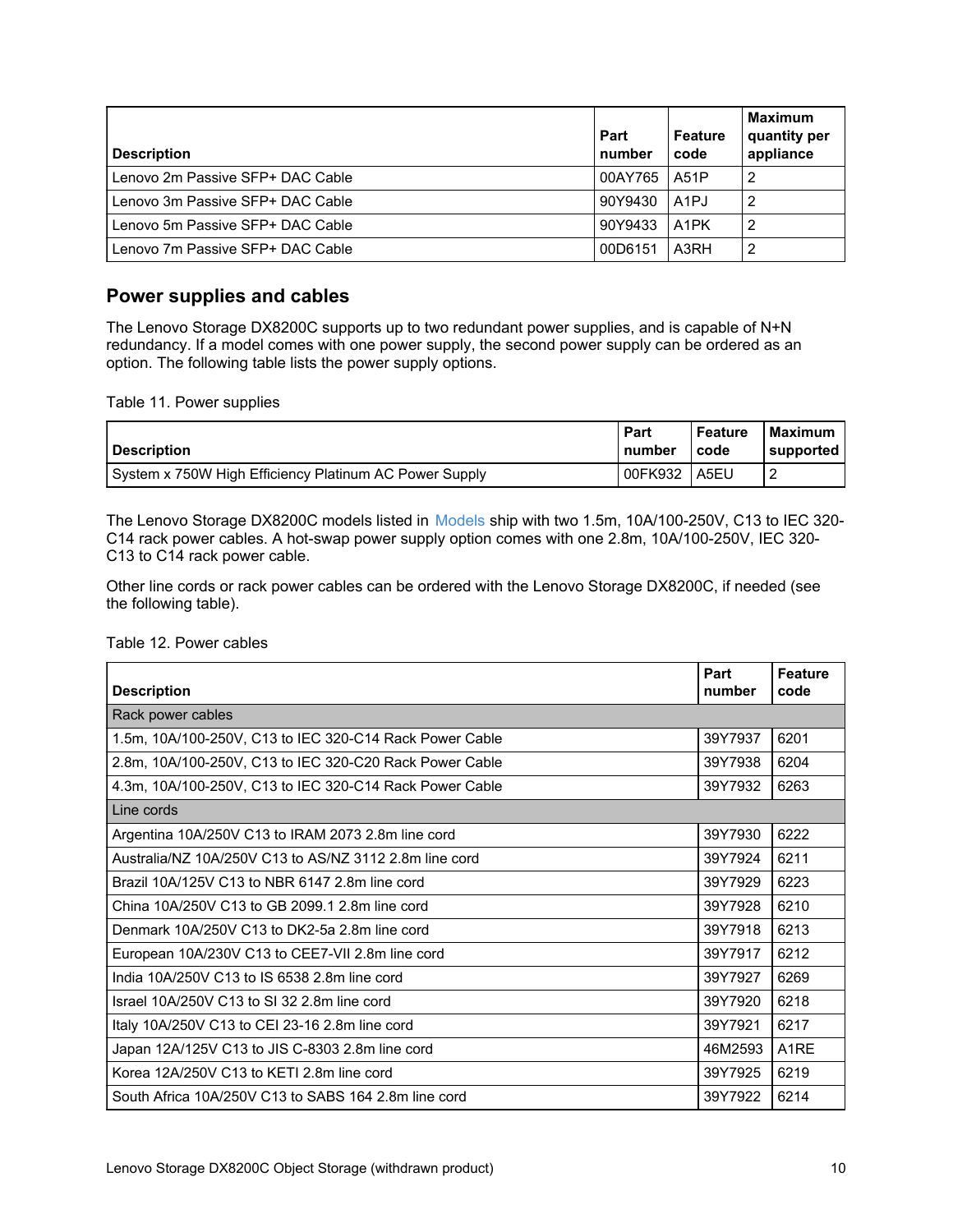| <b>Description</b>                                         | Part<br>number | <b>Feature</b><br>code |
|------------------------------------------------------------|----------------|------------------------|
| Switzerland 10A/250V C13 to SEV 1011-S24507 2.8m line cord | 39Y7919        | 6216                   |
| Taiwan 10A/250V C13 to CNS 10917-3 2.8m line cord          | 00CG265        | 6317                   |
| Taiwan 15A/125V C13 to CNS 10917-3 2.8m line cord          | 00CG267        | 6386                   |
| United Kingdom 10A/250V C13 to BS 1363/A 2.8m line cord    | 39Y7923        | 6215                   |
| United States 10A/125V C13 to NEMA 5-15P 4.3m line cord    | 39Y7931        | 6207                   |
| United States 10A/250V C13 to NEMA 6-15P 2.8m line cord    | 46M2592        | A <sub>1</sub> RF      |

### <span id="page-10-0"></span>**Software**

The Lenovo Storage DX8200C runs preloaded Cloudian HyperStore software that offers the following features:

- 100% S3 API compatibility Allows developers continued use of Amazon's S3 SDK without any changes to S3 APIs in development.
- Scale-out peer-to-peer cloud storage platform Scales to thousands of nodes and billions of objects in a bucket for reliable, affordable and scalable hybrid, private and public cloud storage solutions with granular storage policy management, reporting and administration.
- Multi-tenancy Multiple users and applications can use and share a single scale-out storage infrastructure with Role Based Access Control (RBAC) to control access to users' data.
- Self-service portal Users can select and provision storage services on demand from a service catalog through a selfservice portal.
- Quality of Service (QoS) Uses QoS to vigorously control usage rate limits for each group or on a per user basis.
- Quotas Dynamically controls storage quotas for each group or on a per user basis.
- Data protection

Creates logical storage policies for groups or users with either replication or erasure coding storage policies, or a combination of both to easily meet your IT requirements for data protection and data availability.

• Smart storage policies

Users can define their own policies for data protection to allow IT administrators to focus on providing Storage as a Service (STaaS) and giving users the self-service look and feel of an AWS S3 service while providing IT oversight and control.

- Smart tiering Defines tiering policy on a per bucket level and automatically tiers to Amazon S3, Glacier or other S3 endpoints such as tape libraries.
- Single or multi-datacenter Supports geo-distributed model that enables lower latency and provides better cloud services performance with a single global namespace.
- Chargeback and accounting Built-in analytics easily performs chargeback at the group or user level and creates usage and storage reports for accounting purposes.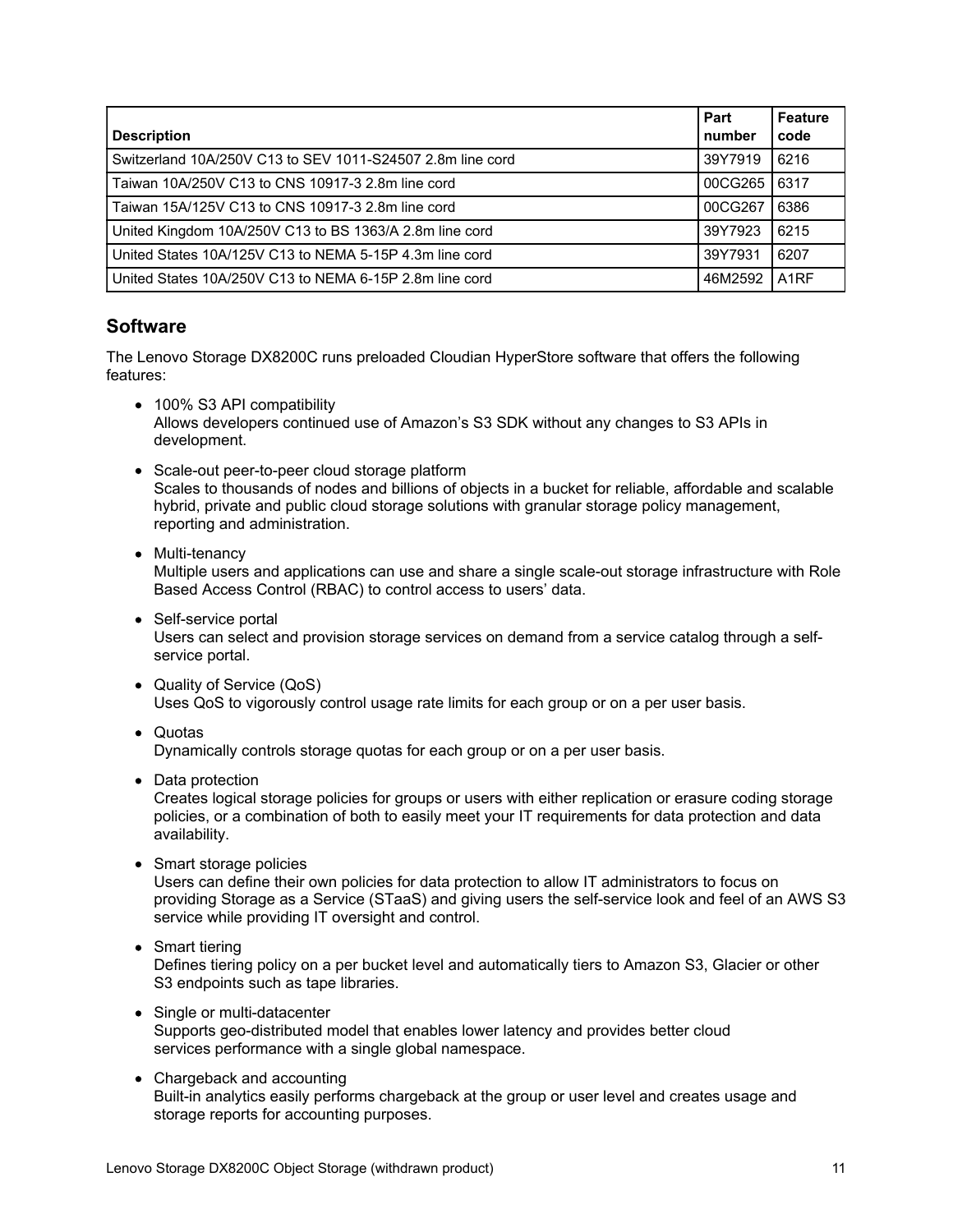• Security and encryption

SSL support for secure access and supports AES 256 encryption for data-at-rest on premise and on public clouds.

• Tunable consistency levels

Supports logical storage policies with the data consistency levels to meet your IT and data protection requirements.

- Store files as objects Granular metadata management at the object level with metadata and file that are bundled into an object for near-infinite scalability of highly available shared storage.
- Object lifecycle management Users can dynamically manage their own data and object retention period with IT having the management oversight for security and long term data protection.
- Data compression Reduces storage usage and increases your storage capacity savings with built-in data compression
- Proactive rebuild Tracks and logs signs of problems with a node, disk, or network failure, or incomplete I/O to quickly pinpoint the problem and rebuild the data in a matter of hours instead of days.
- Object locator

Enables an administrator to easily locate any object and determine the number of copies that exist, as well as their exact storage location across geographically dispersed data centers to meet compliance regulations.

Rebuild on read

Objects are checked on a read request and missing or out-of-date replicas are automatically replaced or updated.

- Version control Users can access different revisions of the same file stored on the system with a S3 client.
- Event notifications Uses secure SNMP traps and JMX for system monitoring and for charge back reporting.
- Geo clusters

Deploy multi-site clusters for disaster recovery purposes and to ensure your data is highly available and always on.

• Replication

Provides the ability to replicate objects to other S3 endpoints such as another Cloudian HyperStore for disaster recovery (DR).

The models of the Lenovo Storage DX8200C listed in [Models](#page-4-0) come with a 3-year software support and subscription license for the total internal storage capacity of the particular model.

For custom models of the Lenovo Storage DX8200C, software licenses must be purchased together with the appliances. The number of licenses required is based on the total storage capacity of the entire solution.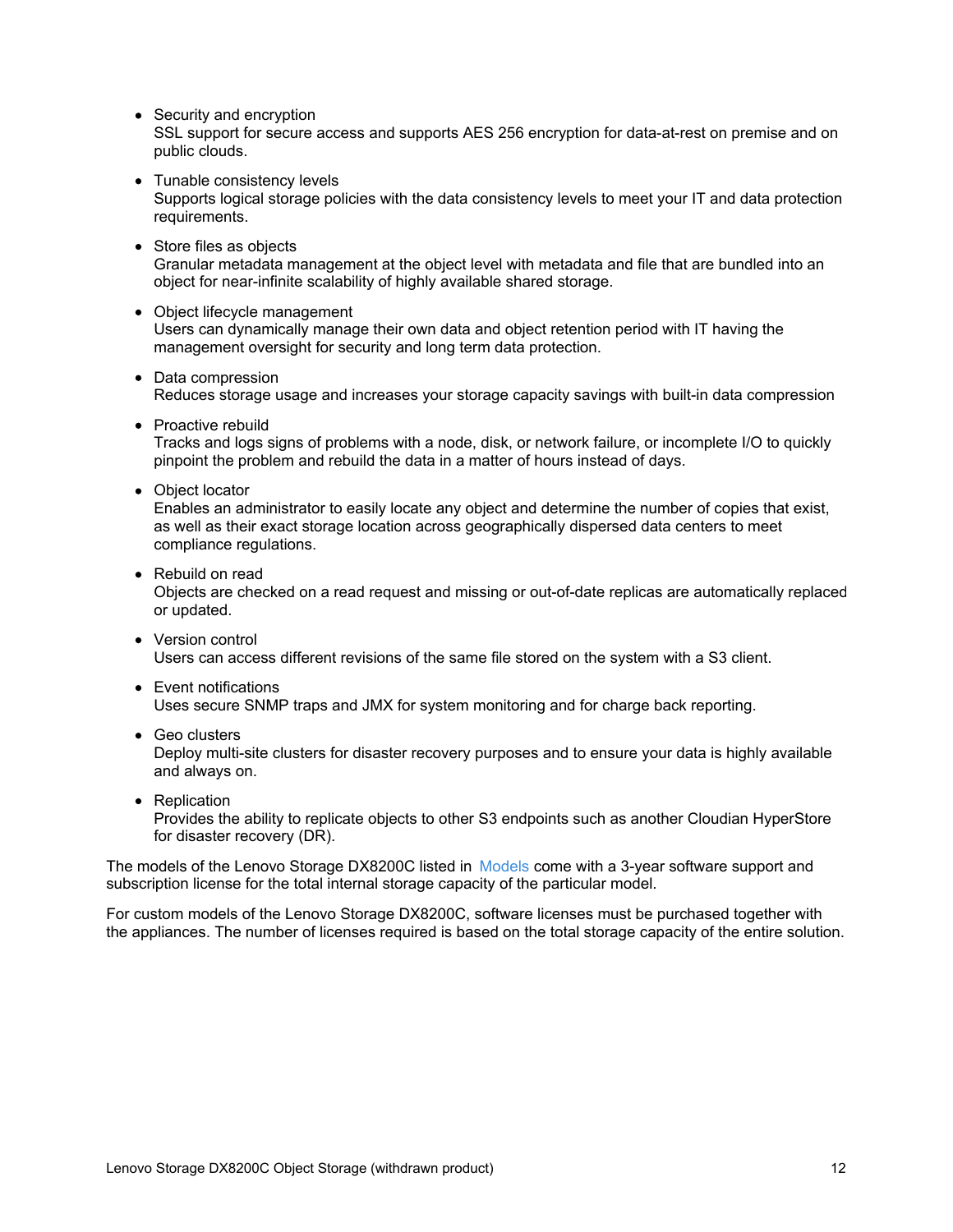The software license options are listed in the following table.

Table 13. Cloudian HyperStore software license options

|                                                     | Part    |
|-----------------------------------------------------|---------|
| <b>Description</b>                                  | number  |
| Cloudian HyperStore, per Terabyte with 3Yr S&S      | 00YC297 |
| Cloudian HyperStore, per 250 Terabytes with 3Yr S&S | 01GU500 |
| Cloudian HyperStore, per Terabyte with 4Yr S&S      | 00YC298 |
| Cloudian HyperStore, per 250 Terabytes with 4Yr S&S | 01GU501 |
| Cloudian HyperStore, per Terabyte with 5Yr S&S      | 00YC299 |
| Cloudian HyperStore, per 250 Terabytes with 5Yr S&S | 01GU502 |

### **Systems management**

The Lenovo Storage DX8200C supports the following systems management tools:

- Integrated Management Module 2.1
- Light path diagnostics
- Lenovo XClarity
- Cloudian Management Console
- Lenovo XClarity Energy Manager

#### **Integrated Management Module 2.1**

The Lenovo Storage DX8200C contains Integrated Management Module II (IMM2.1), which provides advanced service-processor control, monitoring, and an alerting function. If an environmental condition exceeds a threshold or if a system component fails, the IMM2.1 lights LEDs to help you diagnose the problem, records the error in the event log, and alerts you to the problem. The Integrated Management Module Advanced Upgrade comes standard with the appliances, and it provides a virtual presence for remote management capabilities of the appliances.

The IMM provides remote appliance management through industry-standard interfaces:

- Intelligent Platform Management Interface (IPMI) Version 2.0
- Simple Network Management Protocol (SNMP) Version 3
- Common Information Model (CIM)
- Web browser

The remote presence feature provides the following functions:

- Remotely viewing video with graphics resolutions up to 1600x1200 at 75 Hz with up to 23 bits per pixel colors, regardless of the system state
- Remotely accessing the appliance using the keyboard and mouse from a remote client
- Mapping the CD or DVD drive, diskette drive, and USB flash drive on a remote client, and mapping ISO and diskette image files as virtual drives that are available for use by the appliance
- Uploading a diskette image to the IMM memory and mapping it to the appliance as a virtual drive

#### **Light path diagnostics**

The Lenovo Storage DX8200C includes basic light path diagnostics, which includes system LEDs on the front of the appliance and LEDs near the monitored components (for example, the DIMM error LED on the system board).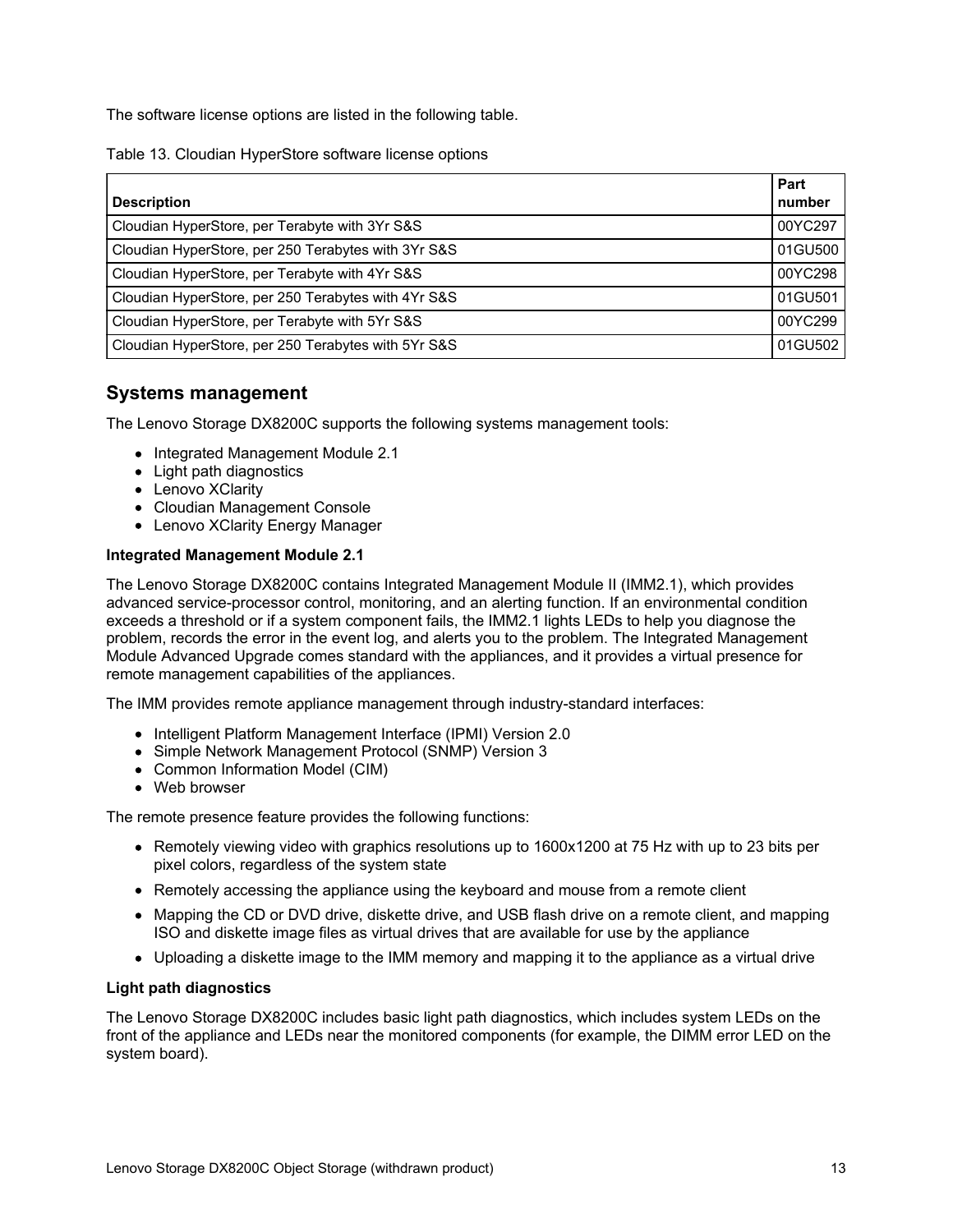#### **Lenovo XClarity**

Lenovo XClarity is a centralized systems management solution that helps administrators deliver infrastructure faster. This solution integrates easily with Lenovo System x M5 and X6 rack servers, Lenovo Storage DX Series, Converged HX Series appliances, and Flex System, providing automated agent-less discovery, monitoring, firmware updates, configuration management, and bare metal deployment of operating systems and hypervisors across multiple systems.

Lenovo XClarity Administrator is an optional software component for the Lenovo Storage DX8200C which can be downloaded and used at no charge to discover and monitor Lenovo Storage DX Series and manage firmware upgrades for them.

If software support and subscription is required for Lenovo XClarity Administrator, Lenovo XClarity Pro software subscription must be ordered. Lenovo XClarity Pro is licensed on a per managed system basis, that is, each managed Lenovo Storage DX8200C system requires a license.

The following table lists the geo-specific Lenovo XClarity Pro software license options.

#### Table 14. Lenovo XClarity Pro software options

| <b>Description</b>                                 | <b>Part number</b><br>(NA, AP, Japan)* | Part number<br>(EMEA, LA)** |
|----------------------------------------------------|----------------------------------------|-----------------------------|
| Lenovo XClarity Pro, per Mngd Server w/1 Yr SW S&S | 00MT201                                | 00MT207                     |
| Lenovo XClarity Pro, per Mngd Server w/3 Yr SW S&S | 00MT202                                | 00MT208                     |
| Lenovo XClarity Pro, per Mngd Server w/5 Yr SW S&S | 00MT203                                | 00MT209                     |

\* NA = North America; AP = Asia Pacific

\*\* EMEA = Europe, Middle East, Africa; LA = Latin America

Lenovo XClarity Administrator offers the following features:

- Auto-discovery and monitoring of Lenovo Storage DX Series
- Firmware updates and compliance enforcement
- External alerts and notifications via SNMP traps, syslog remote logging, and e-mail
- Secure connections to managed endpoints
- NIST 800-131A or FIPS 140-2 compliant cryptographic standards between the management solution and managed endpoints
- Integration into existing higher level management systems such as cloud automation and orchestration tools through REST APIs, providing extensive external visibility and control over hardware resources
- An intuitive, easy-to-use GUI
- Scripting support with Windows PowerShell, providing command-line visibility and control over hardware resources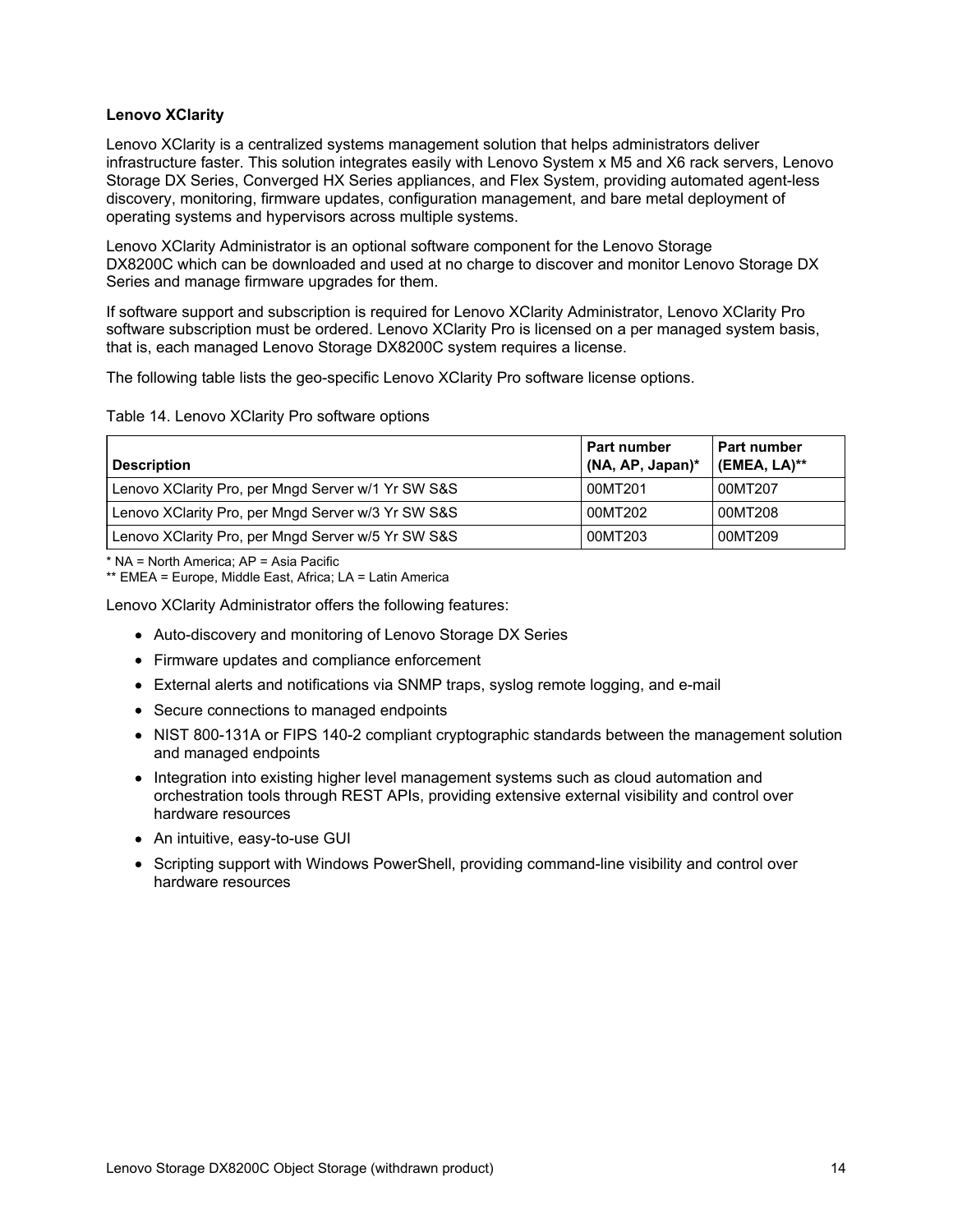#### **Cloudian Management Console**

The Cloudian Management Console (CMC) is a web-based user interface for Cloudian HyperStore system administrators, group administrators, and end users. The functionality available through the CMC depends on the user type associated with a user account.

Using the CMC, Cloudian HyperStore system administrators can perform the following tasks:

- Provisioning groups and users.
- Managing quality of service (QoS) controls.
- Creating and managing rating plans.
- Generating usage data reports.
- Generating bills. Viewing and managing users' stored data objects. Setting access control rights on users' buckets and stored objects.

Group administrators can perform a more limited range of administrative tasks pertaining to their own group. Regular users can perform S3 operations such as uploading and downloading S3 objects.

#### **Lenovo XClarity Energy Manager**

Lenovo XClarity Energy Manager offers the following capabilities:

- Reports vital server information, such as power, temperature and resource utilization
- Monitors inlet temperature to locate hot spots, reducing the risk of data or device damage
- Provides finely-grained controls to limit platform power in compliance with IT policy
- Generates alerts when a user-defined threshold is reached

Lenovo XClarity Energy Manager is an optional, separately orderable software component for the Lenovo Storage DX8200C that is licensed on a per managed node basis; that is, each managed Lenovo Storage DX8200C system requires a license.

The following table lists the geo-specific Lenovo XClarity Energy Manager software license options.

#### Table 15. Lenovo XClarity Energy Manager software options

| <b>Description</b>                                   | <b>Part number</b><br>(NA, AP, Japan)* | Part number<br>(EMEA, LA)** |
|------------------------------------------------------|----------------------------------------|-----------------------------|
| Lenovo XClarity Energy Manager, 1 Node w/ 1 Yr S&S   | 01DA225                                | 01DA228                     |
| Lenovo XClarity Energy Manager, 5 Nodes w/ 1 Yr S&S  | 01DA226                                | 01DA229                     |
| Lenovo XClarity Energy Manager, 50 Nodes w/ 1 Yr S&S | 01DA227                                | 01DA230                     |

\* NA = North America; AP = Asia Pacific

\*\* EMEA = Europe, Middle East, Africa; LA = Latin America

# **Physical specifications**

The Lenovo Storage DX8200C has the following dimensions and weight (approximate):

- $\bullet$  Height: 87 mm (3.4 in.)
- Width: 446 mm (17.5 in.)
- Depth: 800 mm (31.5 in.)
- Weight (maximum): 34 kg (75 lb)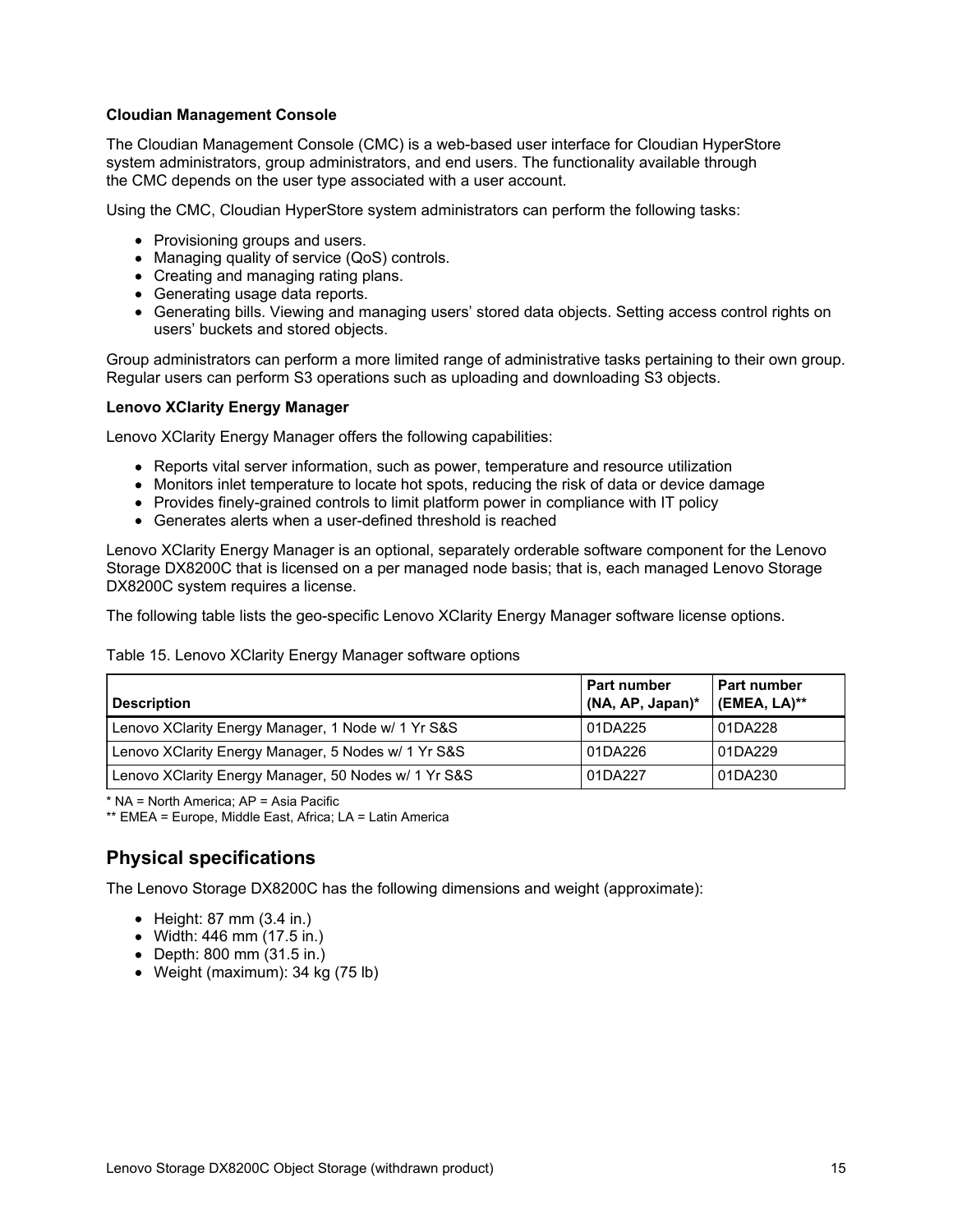# **Operating environment**

The Lenovo Storage DX8200C is supported in the following environment:

- Air temperature:
	- $\circ$  System on: 5 °C to 40 °C (41 °F to 104 °F); altitude: 0 to 950 m (3,117 ft); decrease the maximum system temperature by 1 °C for every 175-m increase in altitude above 950 m.
	- System off: 5 °C to 45 °C (41 °F to 113 °F)
	- Shipment: -40 °C to +60 °C (-40 °F to 140 °F) at up to 10,700 m (35,105 ft)
- Maximum altitude: 3,050 m (10,000 ft) at 5 °C to 28 °C (41 °F to 82 °F)
- Humidity:
	- System on: 8% to 85%, maximum dew point 24 °C, maximum rate of change 5 °C/hr
	- System off: 8% to 85%, maximum dew point 27 °C
- Design to ASHRAE Class A3, ambient of 36 °C to 40 °C (96.8 °F to 104 °F), with relaxed support:
	- o Supports cloud-like workload with no performance degradation acceptable (Turbo-Off). Under no circumstance can any combination of worst-case workload and configuration result
		- in system shutdown or design exposure at 40 °C.
		- The worst-case workload (like Linpack, Turbo-On) might have performance degradation.
- Electrical:
	- 100 to 127 (nominal) V AC; 50 Hz or 60 Hz; 8.6 A
	- 200 to 240 (nominal) V AC; 50 Hz or 60 Hz; 4.2 A
	- Input kilovolt-amperes (kVA) (approximately): 1.047 kVA
- BTU output (maximum): 3572 Btu/hr (1047 watts)
- Noise level:
	- 6.6 bels (operating)
	- 6.4 bels (idle)

### **Regulatory compliance**

The Lenovo Storage DX8200C conforms to the following regulations:

- AS/NZS CISPR 22, Class A (Australia/New Zealand)
- BSMI CNS 13438, Class A; CNS 14336 (Taiwan)
- CCC GB 4943.1, GB 17625.1, GB 9254 Class A (China)
- CE Mark (European Union)
- CISPR 22, Class A
- EAC (Russia)
- EN 55022, Class A
- EN 55024
- EN/IEC 61000-3-2
- EN/IEC 61000-3-3
- EN/IEC/CSA/UL 60950-1
- Energy Star 2.0
- FCC Part 15, Class A (United States)
- GS/TUV (Germany)
- ICES-003/NMB-03, Class A (Canada)
- MSIP (Korea)
- NOM-019 (Mexico)
- Reduction of Hazardous Substances (ROHS)
- TUV S (Argentina)
- VCCI, Class A (Japan)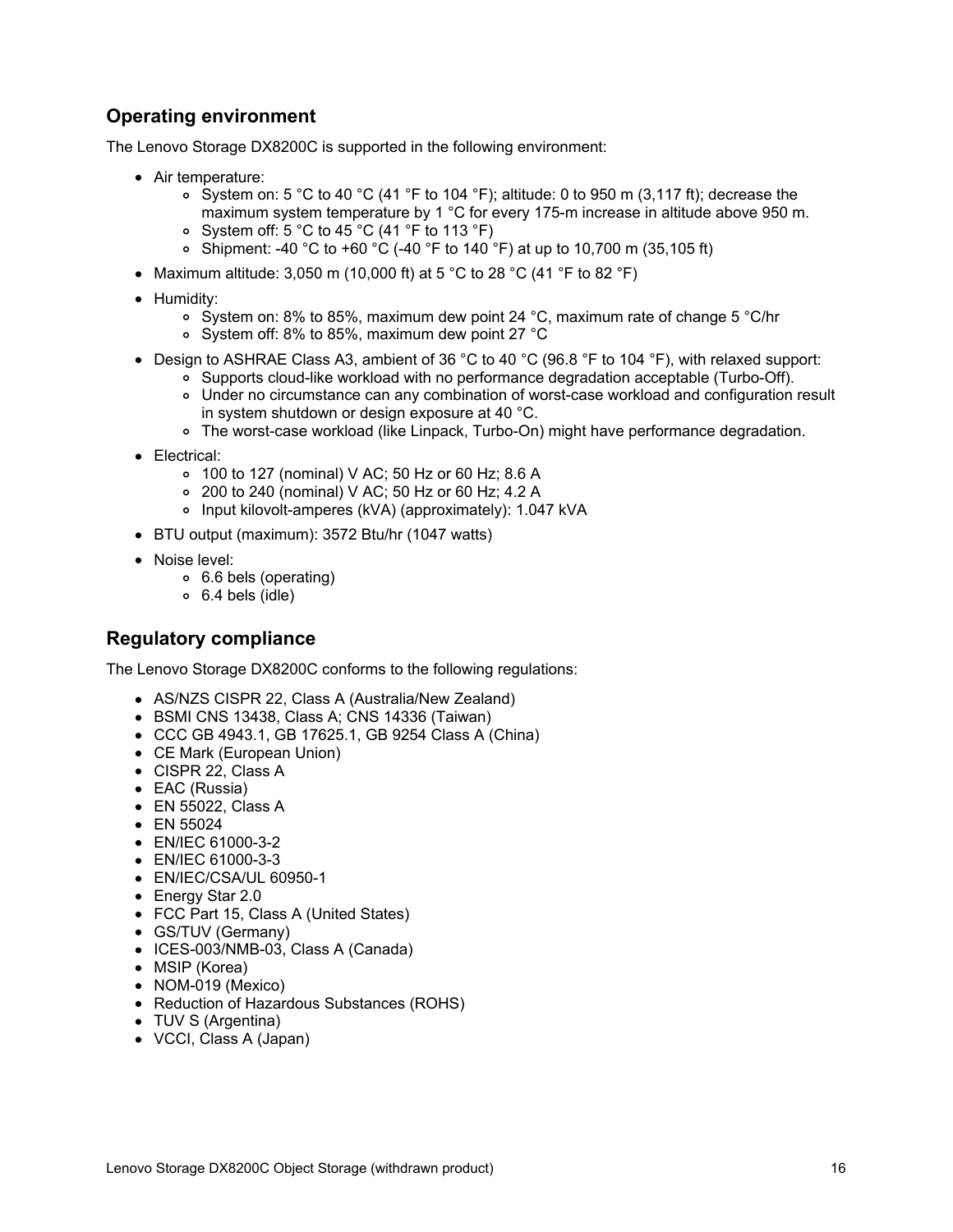### **Hardware warranty**

The Lenovo Storage DX8200C has a three-year customer-replaceable unit (CRU) and onsite (for fieldreplaceable units [FRUs] only) limited warranty with standard call center support during normal business hours, 9x5 Next Business Day replacement parts delivery, and Remote Technical Support (RTS) services. Also available are Lenovo Services warranty maintenance upgrades and post-warranty maintenance agreements, with a well-defined scope of services, including service hours, response time, term of service, and service agreement terms and conditions.

The Lenovo local support centers perform problem determination and resolution for hardware-related issues and escalate to Cloudian, on behalf of the customer, for software-related problem determination. Cloudian will contact the customer and will own the software-related problem resolution until closure.

Lenovo warranty service upgrade offerings are region-specific. Not all warranty service upgrades are available in every region. For more information about Lenovo warranty service upgrade offerings that are available in your region, go to the Lenovo Enterprise Solutions Configurator (LESC): <http://lesc.lenovo.com>

The following table explains warranty service definitions.

| <b>Term</b>                      | <b>Description</b>                                                                                                                                                                                                                                                                                                                                                                                                                                                      |
|----------------------------------|-------------------------------------------------------------------------------------------------------------------------------------------------------------------------------------------------------------------------------------------------------------------------------------------------------------------------------------------------------------------------------------------------------------------------------------------------------------------------|
| On-site<br>service               | A service technician will arrive at the customer's location for equipment service.                                                                                                                                                                                                                                                                                                                                                                                      |
| Parts<br>delivered               | A CRU will be delivered at the customer's location for replacement by the customer, or a service<br>technician will arrive at the customer's location to replace a FRU.                                                                                                                                                                                                                                                                                                 |
| Technician<br>installed<br>parts | A service technician will arrive at the customer's location to replace a CRU or FRU.                                                                                                                                                                                                                                                                                                                                                                                    |
| 24x7x2<br>hour                   | A replacement part is scheduled for delivery or a service technician is scheduled to arrive at the<br>customer's location within two hours after remote problem determination is completed. Lenovo<br>provides service around the clock, every day, including Lenovo holidays.                                                                                                                                                                                          |
| 24x7x4<br>hour                   | A replacement part is scheduled for delivery or a service technician is scheduled to arrive at the<br>customer's location within four hours after remote problem determination is completed. Lenovo<br>provides service around the clock, every day, including Lenovo holidays.                                                                                                                                                                                         |
| 9x5x4 hour                       | A replacement part is scheduled for delivery or a service technician is scheduled to arrive at the<br>customer's location within four business hours after remote problem determination is completed.<br>Lenovo provides service 8:00 am - 5:00 pm in the customer's local time zone, Monday-Friday,<br>excluding Lenovo holidays. For example, if a customer reports an incident at 3:00 pm on Friday, the<br>technician will arrive by 10:00 am the following Monday. |
| 9x5 next<br>business<br>day      | A replacement part is scheduled for delivery or a service technician is scheduled to arrive at the<br>customer's location on the business day after remote problem determination is completed. Lenovo<br>provides service 8:00 am - 5:00 pm in the client's local time zone, Monday - Friday, excluding Lenovo<br>holidays. Calls received after 4:00 pm local time require an extra business day for service dispatch.<br>Next business day service is not guaranteed. |
| Committed<br>Repair              | Problems receive priority handling so that repairs are completed within the committed time of 6, 8, or<br>24 hours. Lenovo provides service 24 hours/day, every day, including Lenovo holidays.                                                                                                                                                                                                                                                                         |

#### Table 16. Warranty service definitions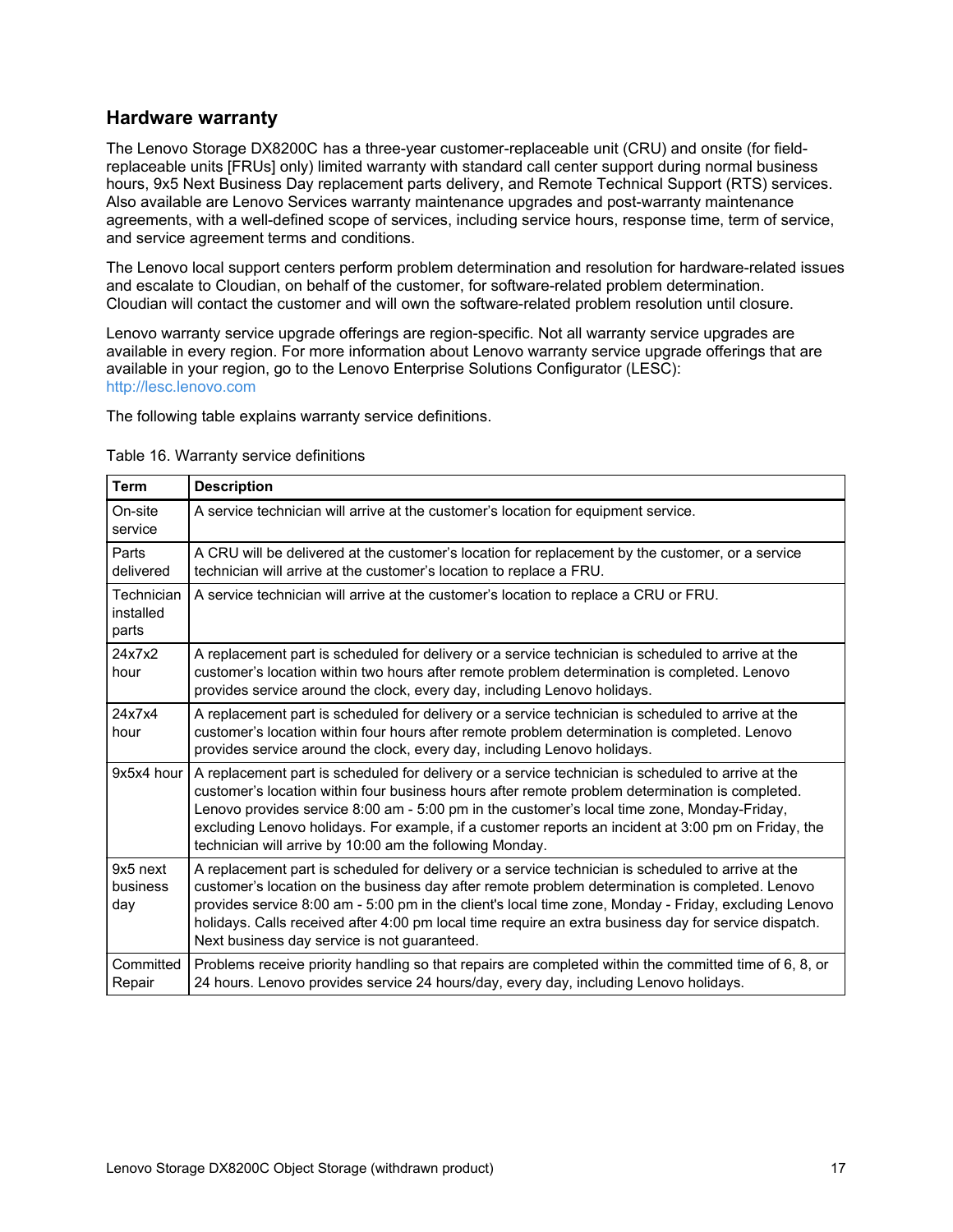The following Lenovo warranty service upgrades are available:

- Warranty and maintenance service upgrades:
	- Three, four, or five years of 9x5 or 24x7 service coverage
	- Parts delivered or technician installed parts from next business day to 4 or 2 hours
	- Committed repair service from 24 to 8 or 6 hours
	- Warranty extension of up to 5 years
	- Post warranty extensions
- Committed Service Repair

Committed Service Repair (CSR) enhances the level of Warranty Service Upgrade or Post Warranty/Maintenance Service offering associated with the selected systems. Offerings vary and are available in select regions.

- Priority handling to meet defined time frames to restore the failing machine to good working condition
- o Service performed 24 hours per day, 7 days per week, and within 6 hours, 8 hours, or 24 hours
- YourDrive YourData

Lenovo's YourDrive YourData service is a multi-drive retention offering that ensures your data is always under your control, regardless of the number of drives that are installed in your Lenovo server. In the unlikely event of a drive failure, you retain possession of your drive while Lenovo replaces the failed drive part. Your data stays safely on your premises, in your hands. The YourDrive YourData service can be purchased in convenient bundles with Lenovo warranty upgrades and extensions.

• Hardware Installation Services

Lenovo experts can seamlessly manage the physical installation of your server, storage, or networking hardware. Working at a time convenient for you (business hours or off shift), the technician will unpack and inspect the systems on your site, install options, mount in a rack cabinet, connect to power and network, check and update firmware to the latest levels, verify operation, and dispose of the packaging, allowing your team to focus on other priorities.

### **Software maintenance**

The Lenovo Storage DX8200C includes three-year, four-year, or five-year software support and subscription (depending on the selected warranty service upgrade and software license) that entitles you to submit service requests to troubleshoot Cloudian software issues and receive code updates, including fixes, patches, and new software releases.

The Lenovo local support centers perform problem determination and resolution for hardware-related issues and escalate to Cloudian, on behalf of the customer, for software-related problem determination. Cloudian will contact the customer and will own the software-related problem resolution until closure.

Software support that is provided by Cloudian includes 24x7 (for critical errors) or 9x5 (for errors other than critical) phone and web coverage with the following target response times (priorities are determined by Cloudian based on the impact on functionality):

- Priority 1 Error (Critical: Complete inability to store and retrieve data): 30 minutes
- Priority 2 Error (Major: Severe loss of any major functionality): 4 business hours
- Priority 3 Error (Minor: Any error that is not Critical or Major): 24 business hours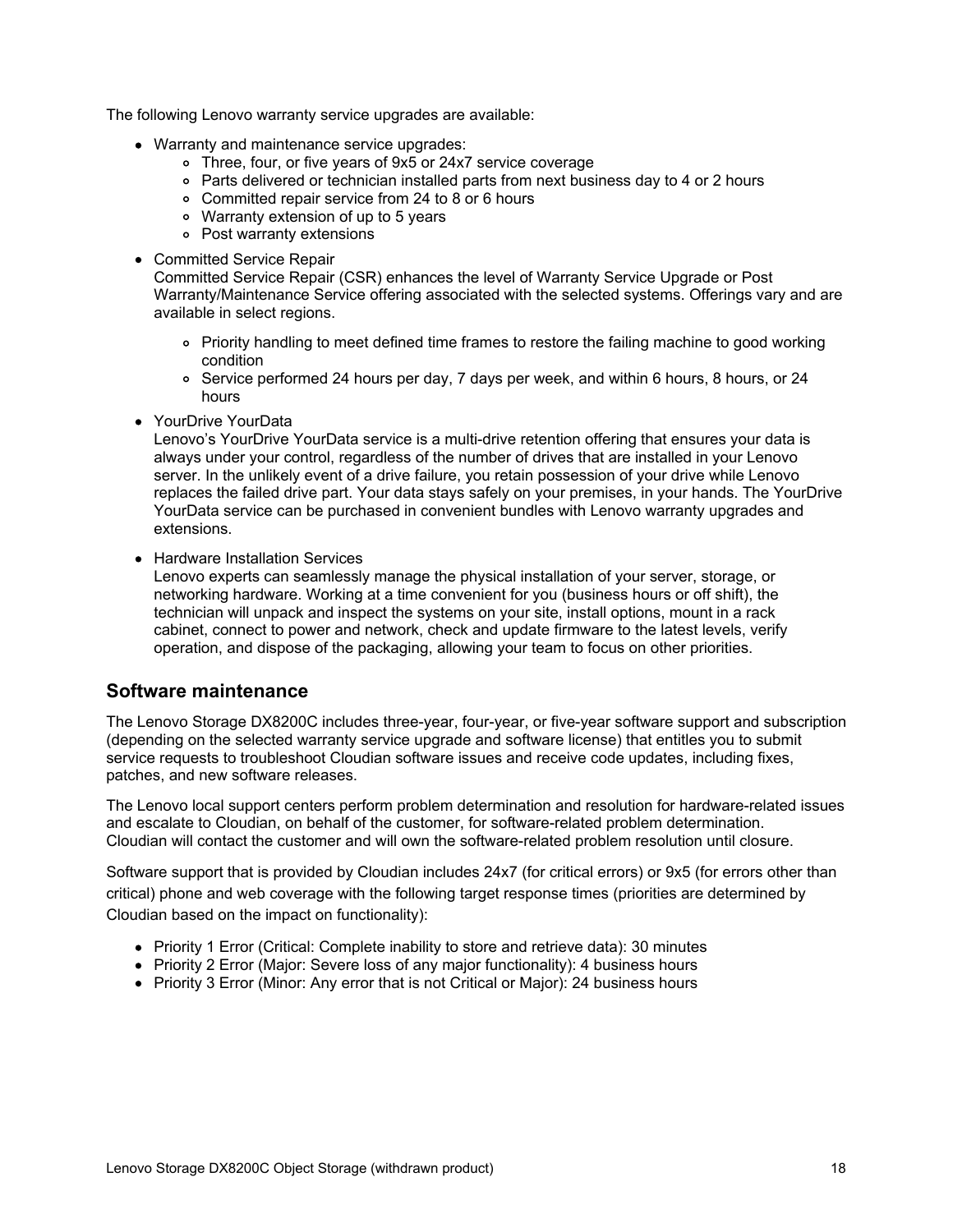# **Ethernet LAN switches**

The following table lists the top-of-rack Ethernet switches that are offered by Lenovo that can be used in Lenovo Storage DX8200C solutions.

#### Table 17. Ethernet LAN switches

| <b>Description</b>                                    | Part<br>number |
|-------------------------------------------------------|----------------|
| 1 Gb Ethernet switches                                |                |
| Lenovo RackSwitch G7028 (Rear to Front)               | 7159BAX        |
| Lenovo RackSwitch G7052 (Rear to Front)               | 7159CAX        |
| Lenovo RackSwitch G8052 (Rear to Front)               | 7159G52        |
| 10 Gb Ethernet switches                               |                |
| Lenovo ThinkSystem NE1032 RackSwitch (Rear to Front)  | 7159A1X        |
| Lenovo ThinkSystem NE1032T RackSwitch (Rear to Front) | 7159B1X        |
| Lenovo ThinkSystem NE1072T RackSwitch (Rear to Front) | 7159C1X        |
| Lenovo RackSwitch G8124E (Rear to Front)              | 7159BR6        |
| Lenovo RackSwitch G8264 (Rear to Front)               | 7159G64        |
| Lenovo RackSwitch G8264CS (Rear to Front)             | 7159DRX        |
| Lenovo RackSwitch G8272 (Rear to Front)               | 7159CRW        |
| Lenovo RackSwitch G8296 (Rear to Front)               | 7159GR6        |
| 25 Gb Ethernet switches                               |                |
| Lenovo ThinkSystem NE2572 RackSwitch (Rear to Front)  | 7159E1X        |
| 40 Gb Ethernet switches                               |                |
| Lenovo RackSwitch G8332 (Rear to Front)               | 7159BRX        |
| 100 Gb Ethernet switches                              |                |
| Lenovo ThinkSystem NE10032 RackSwitch (Rear to Front) | 7159D1X        |

For more information, see the list of Product Guides in the Top-of-rack Switches category: <http://lenovopress.com/servers/options/switches#rt=product-guide>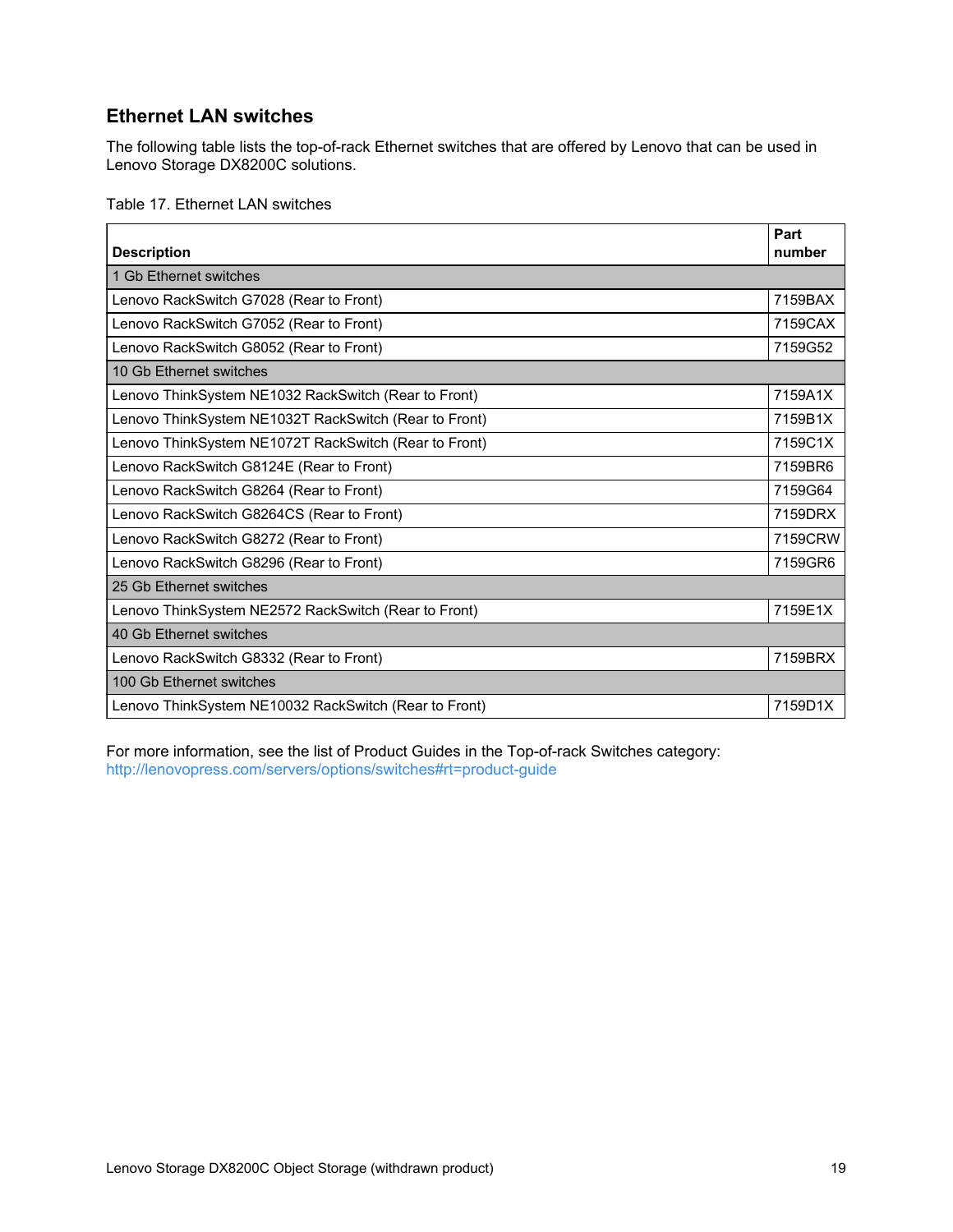# **Rack cabinets**

The following table lists the rack cabinets that are offered by Lenovo that can be used in Lenovo Storage DX8200C solutions.

Table 18. Rack cabinets

|                                                                           | Part    |
|---------------------------------------------------------------------------|---------|
| <b>Description</b>                                                        | number  |
| 25U S2 Standard Rack (1000 mm deep; 2 sidewall compartments)              | 93072RX |
| 25U Static S2 Standard Rack (1000 mm deep; 2 sidewall compartments)       | 93072PX |
| 42U S2 Standard Rack (1000 mm deep; 6 sidewall compartments)              | 93074RX |
| 42U 1100mm Enterprise V2 Dynamic Rack (6 sidewall compartments)           | 93634PX |
| 42U 1100mm Enterprise V2 Dynamic Expansion Rack (6 sidewall compartments) | 93634EX |
| 42U 1200mm Deep Dynamic Rack (6 sidewall compartments)                    | 93604PX |
| 42U 1200mm Deep Static Rack (6 sidewall compartments)                     | 93614PX |
| 42U Enterprise Rack (1105 mm deep; 4 sidewall compartments)               | 93084PX |
| 42U Enterprise Expansion Rack (1105 mm deep; 4 sidewall compartments)     | 93084EX |

For more information, see the list of Product Guides in the Rack Cabinets category: <http://lenovopress.com/servers/options/racks>

# **Power distribution units**

The following table lists the power distribution units (PDUs) that are offered by Lenovo that can be used in Lenovo Storage DX8200C solutions.

#### Table 19. Power distribution units

| <b>Description</b>                                                                        | Part<br>number |  |
|-------------------------------------------------------------------------------------------|----------------|--|
| <b>0U Basic PDUs</b>                                                                      |                |  |
| 0U 36 C13/6 C19 24A/200-240V 1 Phase PDU with NEMA L6-30P line cord                       | 00YJ776        |  |
| 0U 36 C13/6 C19 32A/200-240V 1 Phase PDU with IEC60309 332P6 line cord                    | 00YJ777        |  |
| 0U 21 C13/12 C19 32A/200-240V/346-415V 3 Phase PDU with IEC60309 532P6 line cord          | 00YJ778        |  |
| 0U 21 C13/12 C19 48A/200-240V 3 Phase PDU with IEC60309 460P9 line cord                   | 00YJ779        |  |
| Switched and Monitored PDUs                                                               |                |  |
| 0U 20 C13/4 C19 Switched and Monitored 24A/200-240V/1Ph PDU w/ NEMA L6-30P line cord      | 00YJ781        |  |
| 0U 20 C13/4 C19 Switched and Monitored 32A/200-240V/1Ph PDU w/ IEC60309 332P6 line cord   | 00YJ780        |  |
| 0U 18 C13/6 C19 Switched / Monitored 32A/200-240V/346-415V/3Ph PDU w/ IEC60309 532P6 cord | 00YJ782        |  |
| 0U 12 C13/12 C19 Switched and Monitored 48A/200-240V/3Ph PDU w/ IEC60309 460P9 line cord  | 00YJ783        |  |
| 1U 9 C19/3 C13 Switched and Monitored DPI PDU (without line cord)                         | 46M4002        |  |
| 1U 9 C19/3 C13 Switched and Monitored 60A 3Ph PDU with IEC 309 3P+Gnd cord                | 46M4003        |  |
| 1U 12 C13 Switched and Monitored DPI PDU (without line cord)                              | 46M4004        |  |
| 1U 12 C13 Switched and Monitored 60A 3 Phase PDU with IEC 309 3P+Gnd line cord            | 46M4005        |  |
| Ultra Density Enterprise PDUs (9x IEC 320 C13 + 3x IEC 320 C19 outlets)                   |                |  |
| Ultra Density Enterprise C19/C13 PDU Module (without line cord)                           | 71762NX        |  |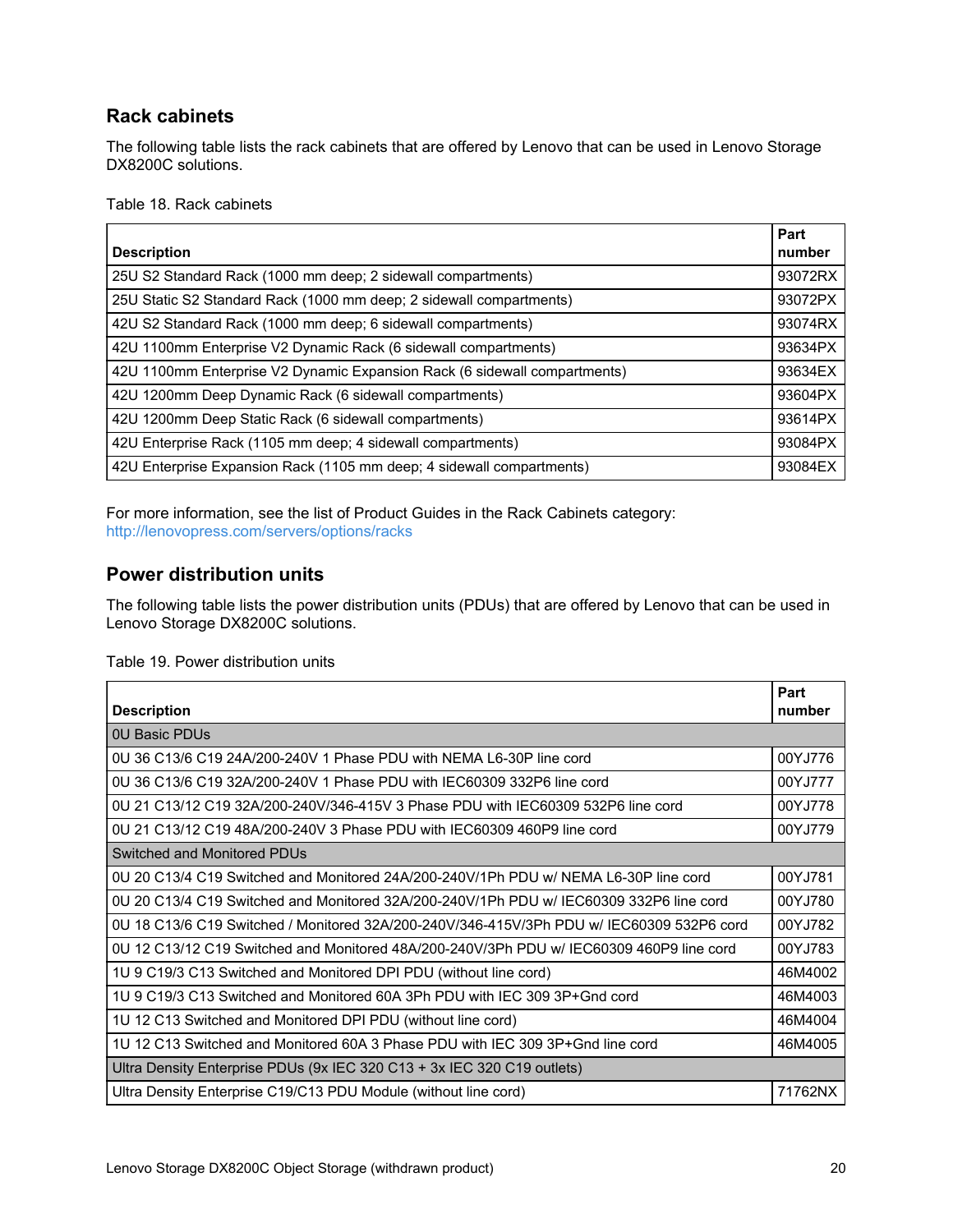| <b>Description</b>                                                              | Part<br>number |
|---------------------------------------------------------------------------------|----------------|
| Ultra Density Enterprise C19/C13 PDU 60A/208V/3ph with IEC 309 3P+Gnd line cord | 71763NU        |
| C13 Enterprise PDUs (12x IEC 320 C13 outlets)                                   |                |
| DPI C13 Enterprise PDU+ (without line cord)                                     | 39M2816        |
| DPI Single Phase C13 Enterprise PDU (without line cord)                         | 39Y8941        |
| C19 Enterprise PDUs (6x IEC 320 C19 outlets)                                    |                |
| DPI Single Phase C19 Enterprise PDU (without line cord)                         | 39Y8948        |
| DPI 60A 3 Phase C19 Enterprise PDU with IEC 309 3P+G (208 V) fixed line cord    | 39Y8923        |
| Front-end PDUs (3x IEC 320 C19 outlets)                                         |                |
| DPI 30amp/125V Front-end PDU with NEMA L5-30P line cord                         | 39Y8938        |
| DPI 30amp/250V Front-end PDU with NEMA L6-30P line cord                         | 39Y8939        |
| DPI 32amp/250V Front-end PDU with IEC 309 2P+Gnd line cord                      | 39Y8934        |
| DPI 60amp/250V Front-end PDU with IEC 309 2P+Gnd line cord                      | 39Y8940        |
| DPI 63amp/250V Front-end PDU with IEC 309 2P+Gnd line cord                      | 39Y8935        |
| Universal PDUs (7x IEC 320 C13 outlets)                                         |                |
| DPI Universal 7 C13 PDU (with 2 m IEC 320-C19 to C20 rack power cord)           | 00YE443        |
| NEMA PDUs (6x NEMA 5-15R outlets)                                               |                |
| DPI 100-127V PDU with fixed NEMA L5-15P line cord                               | 39Y8905        |
| Line cords for PDUs that ship without a line cord                               |                |
| DPI 30a Line Cord (NEMA L6-30P)                                                 | 40K9614        |
| DPI 32a Line Cord (IEC 309 P+N+G)                                               | 40K9612        |
| DPI 32a Line Cord (IEC 309 3P+N+G)                                              | 40K9611        |
| DPI 60a Cord (IEC 309 2P+G)                                                     | 40K9615        |
| DPI 63a Cord (IEC 309 P+N+G)                                                    | 40K9613        |
| DPI Australian/NZ 3112 Line Cord (32A)                                          | 40K9617        |
| DPI Korean 8305 Line Cord (30A)                                                 | 40K9618        |

For more information, see the list of Product Guides in the PDU category: <http://lenovopress.com/servers/options/pdu#rt=product-guide>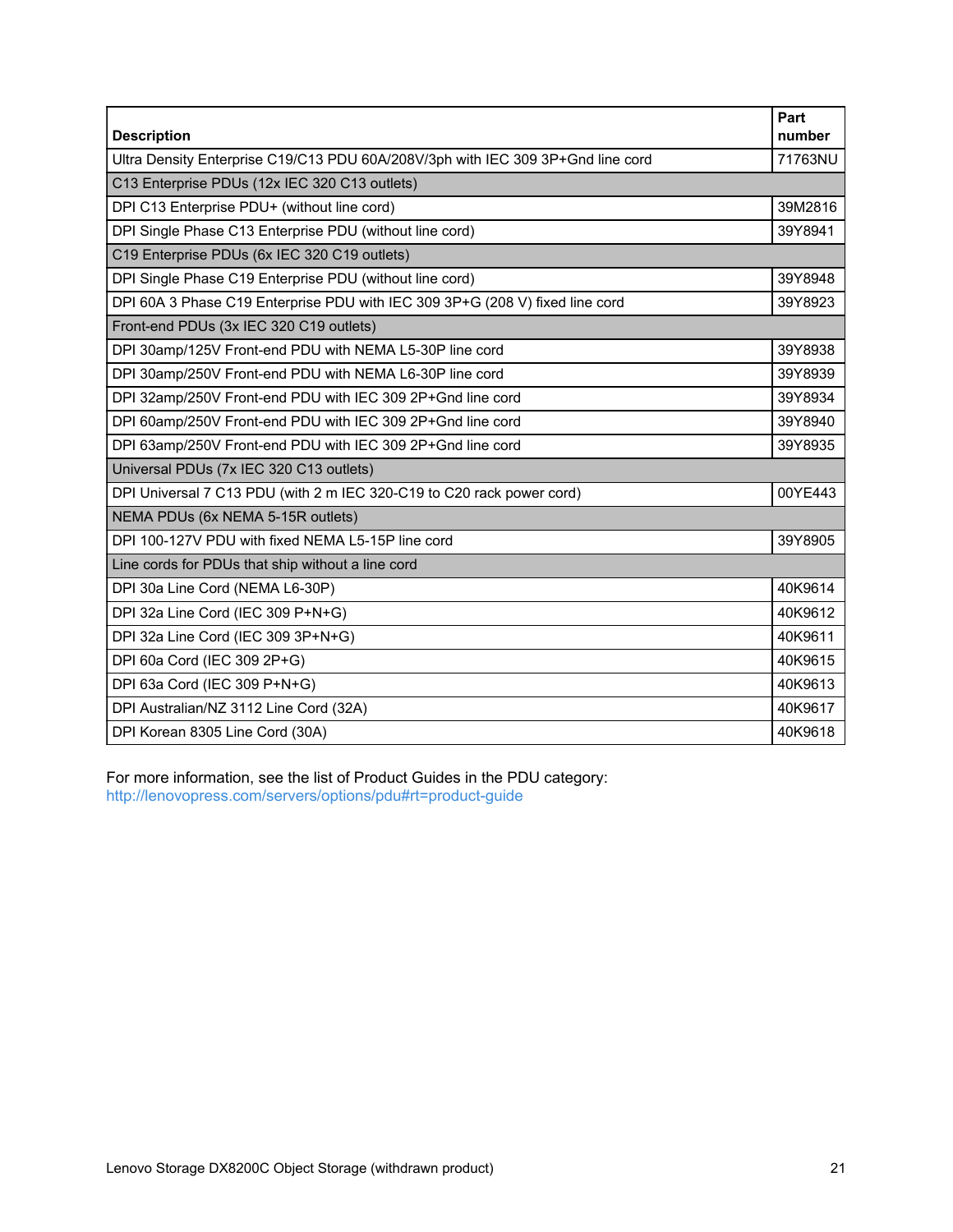# **Uninterruptible power supply units**

The following table lists the uninterruptible power supply (UPS) units that are offered by Lenovo that can be used in Lenovo Storage DX8200C solutions.

Table 20. Uninterruptible power supply units

| <b>Description</b>                                                                          | Part<br>number |
|---------------------------------------------------------------------------------------------|----------------|
| RT1.5kVA 2U Rack or Tower UPS (100-125VAC) (8x NEMA 5-15R 12A outlets)                      | 55941AX        |
| RT1.5kVA 2U Rack or Tower UPS (200-240VAC) (8x IEC 320 C13 10A outlets)                     | 55941KX        |
| RT2.2kVA 2U Rack or Tower UPS (100-125VAC) (8x NEMA 5-20R 16A outlets)                      | 55942AX        |
| RT2.2kVA 2U Rack or Tower UPS (200-240VAC) (8x IEC 320 C13 10A, 1x IEC 320 C19 16A outlets) | 55942KX        |
| RT3kVA 2U Rack or Tower UPS (100-125VAC) (6x NEMA 5-20R 16A, 1x NEMA L5-30R 24A outlets)    | 55943AX        |
| RT3kVA 2U Rack or Tower UPS (200-240VAC) (8x IEC 320 C13 10A, 1x IEC 320 C19 16A outlets)   | 55943KX        |
| RT5kVA 3U Rack or Tower UPS (200-240VAC) (8x IEC 320 C13 10A, 2x IEC 320 C19 16A outlets)   | 55945KX        |
| RT6kVA 3U Rack or Tower UPS (200-240VAC) (8x IEC 320 C13 10A, 2x IEC 320 C19 16A outlets)   | 55946KX        |
| RT8kVA 6U Rack or Tower UPS (200-240VAC) (4x IEC 320-C19 16A outlets)                       | 55948KX        |
| RT11kVA 6U Rack or Tower UPS (200-240VAC) (4x IEC 320-C19 16A outlets)                      | 55949KX        |
| RT8kVA 6U 3:1 Phase Rack or Tower UPS (380-415VAC) (4x IEC 320-C19 16A outlets)             | 55948PX        |
| RT11kVA 6U 3:1 Phase Rack or Tower UPS (380-415VAC) (4x IEC 320-C19 16A outlets)            | 55949PX        |

For more information, see the list of Product Guides in the Uninterruptible Power Supply Units category: <http://lenovopress.com/servers/options/ups#rt=product-guide>

# **Lenovo Financial Services**

Lenovo Financial Services reinforces Lenovo's commitment to deliver pioneering products and services that are recognized for their quality, excellence, and trustworthiness. Lenovo Financial Services offers financing solutions and services that complement your technology solution anywhere in the world.

We are dedicated to delivering a positive finance experience for customers like you who want to maximize your purchase power by obtaining the technology you need today, protect against technology obsolescence, and preserve your capital for other uses.

We work with businesses, non-profit organizations, governments and educational institutions to finance their entire technology solution. We focus on making it easy to do business with us. Our highly experienced team of finance professionals operates in a work culture that emphasizes the importance of providing outstanding customer service. Our systems, processes and flexible policies support our goal of providing customers with a positive experience.

We finance your entire solution. Unlike others, we allow you to bundle everything you need from hardware and software to service contracts, installation costs, training fees, and sales tax. If you decide weeks or months later to add to your solution, we can consolidate everything into a single invoice.

Our Premier Client services provide large accounts with special handling services to ensure these complex transactions are serviced properly. As a premier client, you have a dedicated finance specialist who manages your account through its life, from first invoice through asset return or purchase. This specialist develops an in-depth understanding of your invoice and payment requirements. For you, this dedication provides a high-quality, easy, and positive financing experience.

For your region specific offers please ask your Lenovo sales representative or your technology provider about the use of Lenovo Financial Services. For more information, see the following Lenovo website: <http://www.lenovofs.com>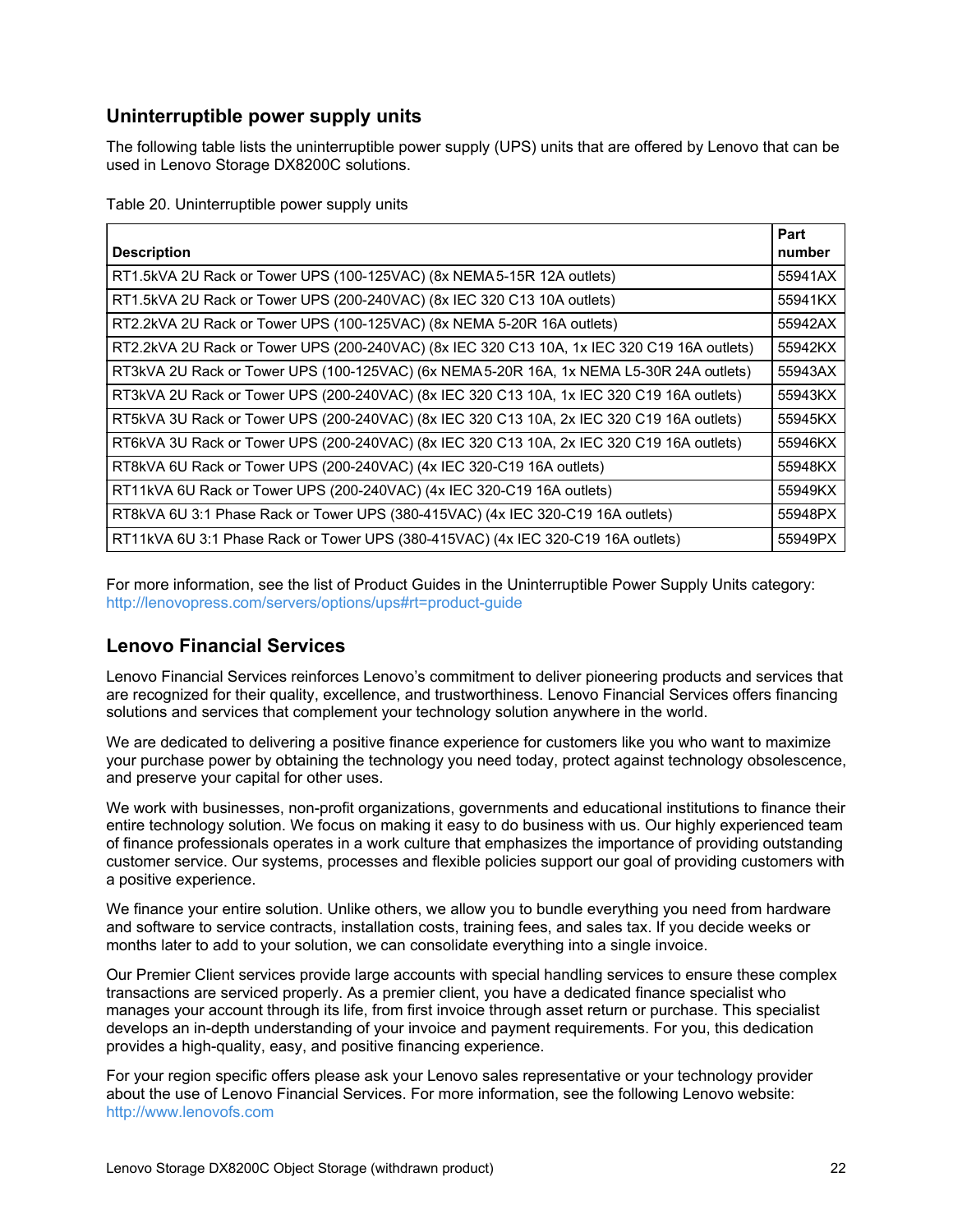# **Related publications and links**

For more information, see these resources:

- Lenovo Storage DX8200C product page <https://www3.lenovo.com/us/en/p/77X2SHESH06>
- Lenovo Enterprise Solutions Configurator (LESC): <http://lesc.lenovo.com>
- Standalone Solution Configuration Tool: <http://lesc.lenovo.com/ssct>
- System x and Cluster Solutions Configurator (x-config) <http://lesc.lenovo.com/products/hardware/configurator/worldwide/bhui/asit/>
- Support Portal Lenovo Storage DX8200C <https://datacentersupport.lenovo.com/us/en/products/storage/storselect/dx8200c/5120>

# **Related product families**

Product families related to this document are the following:

- Cloud [Storage](https://lenovopress.com/software/cloud/storage)
- Cloud [Storage](https://lenovopress.com/storage/cloud)
- [Software-Defined](https://lenovopress.com/storage/sds) Storage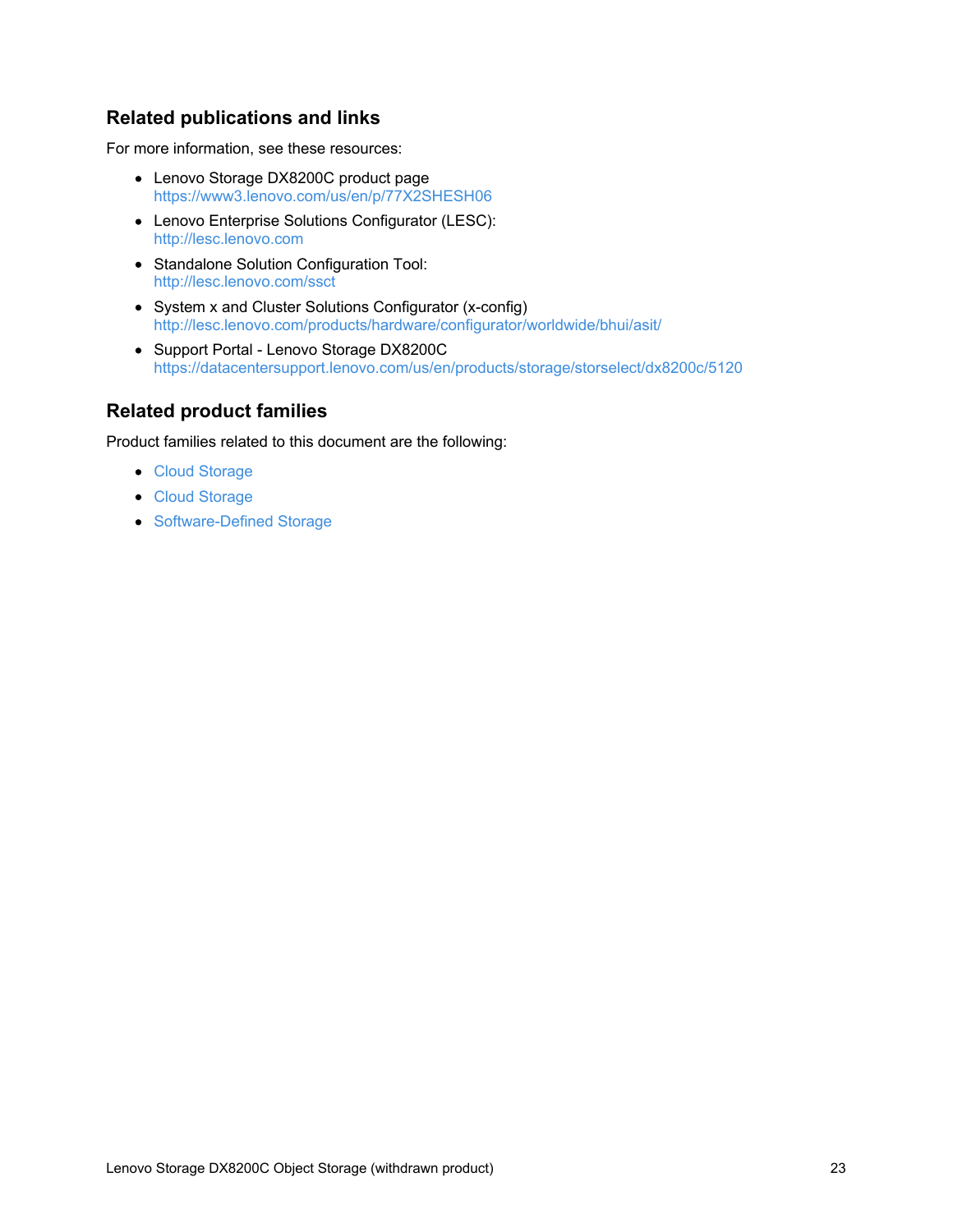### **Notices**

Lenovo may not offer the products, services, or features discussed in this document in all countries. Consult your local Lenovo representative for information on the products and services currently available in your area. Any reference to a Lenovo product, program, or service is not intended to state or imply that only that Lenovo product, program, or service may be used. Any functionally equivalent product, program, or service that does not infringe any Lenovo intellectual property right may be used instead. However, it is the user's responsibility to evaluate and verify the operation of any other product, program, or service. Lenovo may have patents or pending patent applications covering subject matter described in this document. The furnishing of this document does not give you any license to these patents. You can send license inquiries, in writing, to:

Lenovo (United States), Inc. 8001 Development Drive Morrisville, NC 27560 U.S.A. Attention: Lenovo Director of Licensing

LENOVO PROVIDES THIS PUBLICATION "AS IS" WITHOUT WARRANTY OF ANY KIND, EITHER EXPRESS OR IMPLIED, INCLUDING, BUT NOT LIMITED TO, THE IMPLIED WARRANTIES OF NON-INFRINGEMENT, MERCHANTABILITY OR FITNESS FOR A PARTICULAR PURPOSE. Some jurisdictions do not allow disclaimer of express or implied warranties in certain transactions, therefore, this statement may not apply to you.

This information could include technical inaccuracies or typographical errors. Changes are periodically made to the information herein; these changes will be incorporated in new editions of the publication. Lenovo may make improvements and/or changes in the product(s) and/or the program(s) described in this publication at any time without notice.

The products described in this document are not intended for use in implantation or other life support applications where malfunction may result in injury or death to persons. The information contained in this document does not affect or change Lenovo product specifications or warranties. Nothing in this document shall operate as an express or implied license or indemnity under the intellectual property rights of Lenovo or third parties. All information contained in this document was obtained in specific environments and is presented as an illustration. The result obtained in other operating environments may vary. Lenovo may use or distribute any of the information you supply in any way it believes appropriate without incurring any obligation to you.

Any references in this publication to non-Lenovo Web sites are provided for convenience only and do not in any manner serve as an endorsement of those Web sites. The materials at those Web sites are not part of the materials for this Lenovo product, and use of those Web sites is at your own risk. Any performance data contained herein was determined in a controlled environment. Therefore, the result obtained in other operating environments may vary significantly. Some measurements may have been made on development-level systems and there is no guarantee that these measurements will be the same on generally available systems. Furthermore, some measurements may have been estimated through extrapolation. Actual results may vary. Users of this document should verify the applicable data for their specific environment.

#### **© Copyright Lenovo 2022. All rights reserved.**

This document, LP0517, was created or updated on July 16, 2018.

Send us your comments in one of the following ways:

- Use the online Contact us review form found at: <https://lenovopress.com/LP0517>
- Send your comments in an e-mail to: [comments@lenovopress.com](mailto:comments@lenovopress.com?subject=Feedback for LP0517)

This document is available online at <https://lenovopress.com/LP0517>.